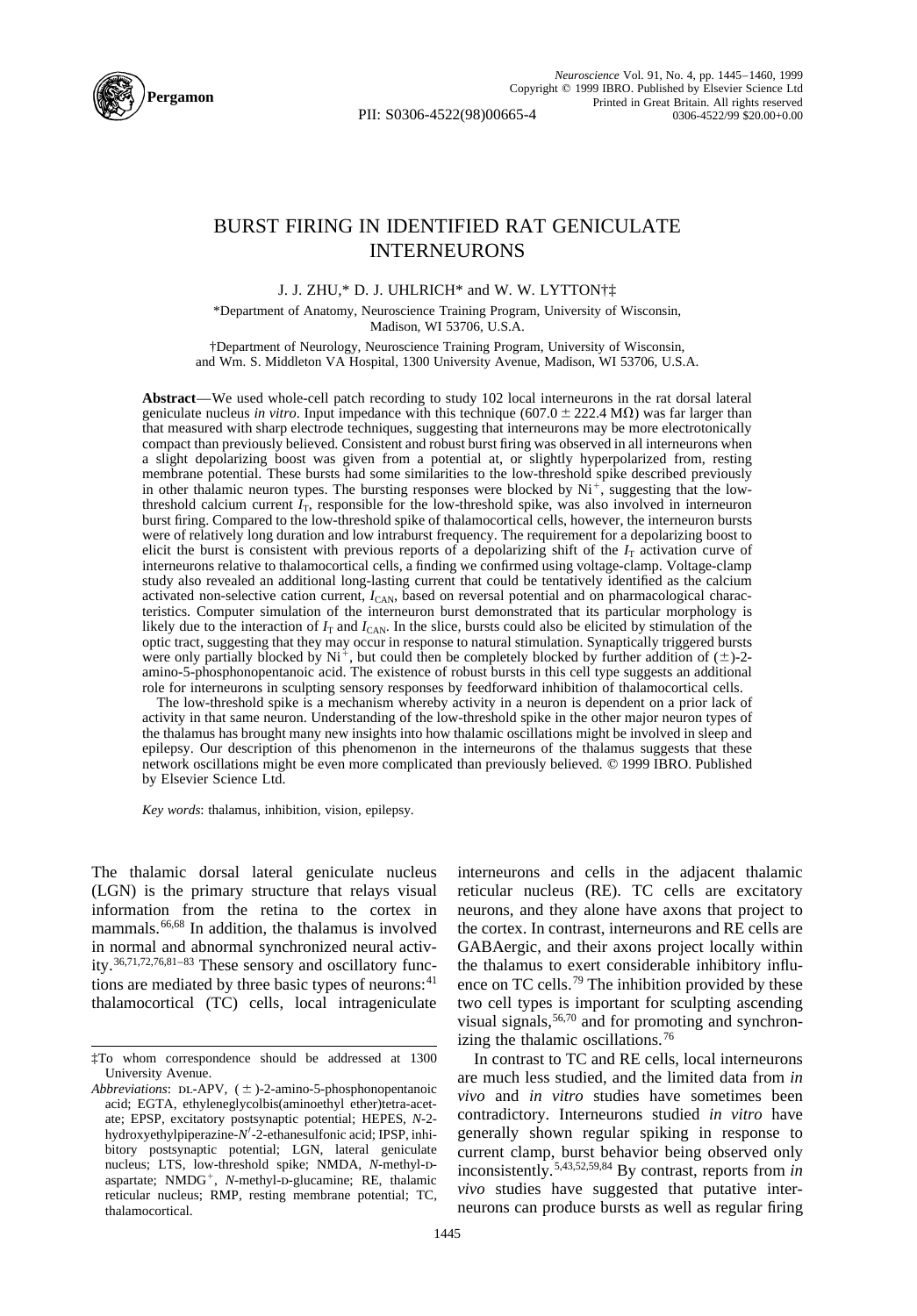in response to stimulation of the optic tract.1,11,15,21,63,77 Furthermore, putative interneurons tended to fire bursts of action potentials during sleep states and produced regular firing during waking.<sup>63</sup> Of course, these *in vivo* studies have been largely extracellular and have not provided anatomical definition of the cells observed.

Earlier *in vitro* results suggested that thalamic interneurons had little or no  $I<sub>T</sub>$ , the low-threshold calcium current. However, Pape *et al*. <sup>58</sup> recently used the whole-cell technique to demonstrate that dissociated LGN interneurons have a prominent  $I_T$ and can generate a low-threshold spike (LTS). The LTS did not, however, lead to a burst of action potentials in their dissociated interneurons. In the present study, we have performed whole-cell recordings of interneurons in slices, varying the standard LTS current-clamp protocol in order to take account of the altered voltage-dependent characteristics of  $I_T$ in interneurons.<sup>58</sup>

#### **EXPERIMENTAL PROCEDURES**

### *Slice preparation*

Sprague–Dawley rats (Harlan, Indianapolis, IN; four to 10 weeks old; 100–300 g) were deeply anesthetized using halothane. A minimum number of animals were used to obtain the necessary results and the animals were not allowed to suffer in any way. After decapitation, the brain was quickly removed into cold  $(6-8^{\circ}C)$  physiological solution containing (in mM): NaCl 126, KCl 2.5, Na $\overline{H_2PO_4}$  1.25, NaHCO<sub>3</sub> 26, MgSO<sub>4</sub> 1, dextrose 20, CaCl<sub>2</sub> 2 (pH 7.35). The solution was continuously bubbled with 95%  $O_2/5\%$  CO<sub>2</sub>. Slices containing the LGN, each  $500 \mu m$  thick, were cut from the tissue blocks with a microslicer. Slices were kept in an oxygenated physiological solution for at least 2 h before recording. During the recording, slices were submerged in a Plexiglas chamber and stabilized using a fine nylon net attached to a platinum ring.<sup>19</sup> The chamber was perfused with warmed, oxygenated physiological solution, and the half-time for the bath solution exchange was about 7 s. The temperature of the bath solution in the chamber was kept at  $34.0 \pm 0.5^{\circ}$ C. Antagonists were applied with the bath solution.

#### *Physiology*

The methods for tight-seal patch recordings follow Hamill *et al.*,<sup>26</sup> with modifications for brain slices.<sup>7,19,90</sup> Patch electrodes were made from borosilicate tubing  $(1.2 \mu m \text{ o.d., } 0.9 \mu m \text{ i.d.)}$  using a horizontal puller (Sutter Instruments). Electrode resistances were  $7-9$  M $\Omega$ . The standard intracellular solution contained (in mM):  $C_6H_{11}O_7K$ 120, HEPES 10, EGTA 5, MgCl<sub>2</sub> 2, ATP 4, GTP 0.1,  $CaCl<sub>2</sub> 0.5$ , KCl 10 and 0.25% biocytin (pH 7.25). To obtain whole-cell recordings, electrodes, pulsing with 0.1-nA current steps of 200 ms duration, were advanced into the slice. When a significant increase in electrode resistance was evident, gentle suction was applied to attain a seal resistance of  $1 \text{ G}\Omega$  or greater. The patch of membrane was broken by applying more negative pressure to obtain a whole-cell configuration.

We used an Axoclamp-2A amplifier (Axon Instruments) to perform both current-clamp and voltage-clamp recordings. When recording in current-clamp mode, the bridge balance was continuously monitored and adjusted. Singleelectrode continuous voltage-clamp studies were performed on the cells with access resistance  $\leq 30$  M $\Omega$ , and the series resistance was compensated by 75–85%. Electrodes of this caliber were required to consistently obtain interneuron recordings. During the voltage clamp,  $4 \mu M$  tetrodotoxin, 500  $\mu$ M 4-aminopyridine and 10 mM tetraethylammonium were also included in the bath solution. A P/5 protocol was used to subtract capacitance and leak currents. The optic tract was stimulated by a concentric bipolar electrode with single voltage pulses (200  $\mu$ s, up to 9 V). A 10-mV liquid junction potential was subtracted from all membrane potentials.

#### *Histology*

After each recording, the slice was fixed by immersion in 4% paraformaldehyde in 0.1 M phosphate buffer and resectioned at  $60 \mu m$  on a freezing microtome. Sections were processed histologically with the avidin–biotin–peroxidase method to reveal the cell morphology.<sup>32</sup> Cells were subsequently drawn with the aid of a camera lucida system.

#### *Computer modeling*

Computer modeling was performed on a Sun workstation using NEURON.<sup>29</sup> Our model interneuron had 15 cylindrical compartments, representing a soma, two equivalent proximal dendrites and 12 equivalent distal dendrites. The diameters (*D*) and lengths (*L*) of these cylinders, estimated from stained geniculate interneurons and adjusted to fit the membrane time constant obtained by a small current injection, are:  $D_{\text{sonna}} = 10 \mu \text{m}$  and  $L_{\text{sona}} = 16 \mu \text{m}$ ;  $D_{\text{proximal} \text{ dendric}} = 3.25 \mu \text{m}$  and  $L_{\text{proximal} \text{ dendric}} = 240 \mu \text{m}$ ;  $D_{\text{distal}}$ te = 3.25  $\mu$ m and *L*<sub>proximal dendrite = 240  $\mu$ m; *D*<sub>distal</sub></sub> dendrite =  $1.75 \mu$ m and *L*<sub>distal dendrite =  $180 \mu$ m;  $C_m = 1 \mu$ F/<br>cm<sup>2</sup>;  $R_i = 100 \Omega$ cm.</sub>

The parallel conductance model, as well as activation and inactivation variables, were parameterized using the standard Hodgkin–Huxley formulation. Calcium channels used the Goldman–Hodgkin–Katz formulation instead of a reversal potential. Intrinsic channels were simulated at a temperature of 36°C and inserted in the soma of the model cell only.

Inclusion of dendritic channels was assessed for selected simulations and did not alter the results significantly. This was not surprising given the compactness of the model cell. The intrinsic conductances included a leak conductance  $(\bar{g}_{\text{leak}} = 0.008 \text{ mS/cm}^2, E_{\text{leak}} = -72.5 \text{ mV})$ , the Traub modification of the Hodgkin–Huxley  $I_{\text{Na}}$  and  $I_{\text{Kdr}}$  (Borg– Graham parameterization<sup>47</sup>), as well as the following channels. *I*H (a hyperpolarization-activated cation current) parameters were obtained from our voltage-clamp data:<sup>89</sup><br> $\bar{g}_h = 0.13 \text{ mS/cm}^2$ ;  $E_h = -44 \text{ mV}$ ;  $h_\infty = 1/(1 +$  $\bar{g}_h = 0.13 \text{ mS/cm}^2$ ;<br>exp[(V + 79.0)/7.4]);  $E_h = -44$  mV;  $\tau_h = \exp[(V + 293.3)/29.67]$  $(1 + \exp[(V + 76.7)/7.82])$ ; *h* exponent = 1.

 $I<sub>T</sub>$  (low-threshold calcium channel) values were obtained from previous voltage-clamp data.58 Kinetics were corrected for temperature using  $m_{Q10} = 3$  and  $h_{Q10} = 1.5$  (23–36°C).  $\bar{p}_T = 0.1$  cm/s (maximal permeability);  $m_\infty = 1/(1+\frac{1}{2})$  $\exp[-(V+57)/4.8])$ ;  $h_{\infty} = 1/(1 + \exp[-(V+78)/4.6])$ ;  $\tau_m = 2 + 1/(\exp[(V + 42)/10] + \exp[(-V - 100)/15]); \ \tau_h = 24 + 1/(\exp[(V + 56)/3.2] + \exp[(-V - 384)/51]); \ \ m$ exponent = 2; *h* exponent = 1.  $I_L$  (high-threshold calcium current) was adapted from a previous study<sup>42</sup> with kinetics adapted to 36°C using  $Q_{10} = 3$ .

Calcium decay times were assumed to be similar to that measured by calcium imaging techniques in apical dendrites and spines of cortical or hippocampal pyramidal cells.28,48,64,73,88 Due to preliminary data suggesting that *I*<sub>CAN</sub> and *I*<sub>AHP</sub> may have different sensitivities to calcium ions coming through the low-threshold and high-threshold calcium channels (see Results), two separate calcium pools were simulated with *I*<sub>CAN</sub> receiving approximately 80%  $Ca^{2+}$  influence from  $I_T$  current and  $I_{AHP}$  receiving approximately 80% from  $I_L$  current. The two calcium pumps were identical, with two different time constants for high and low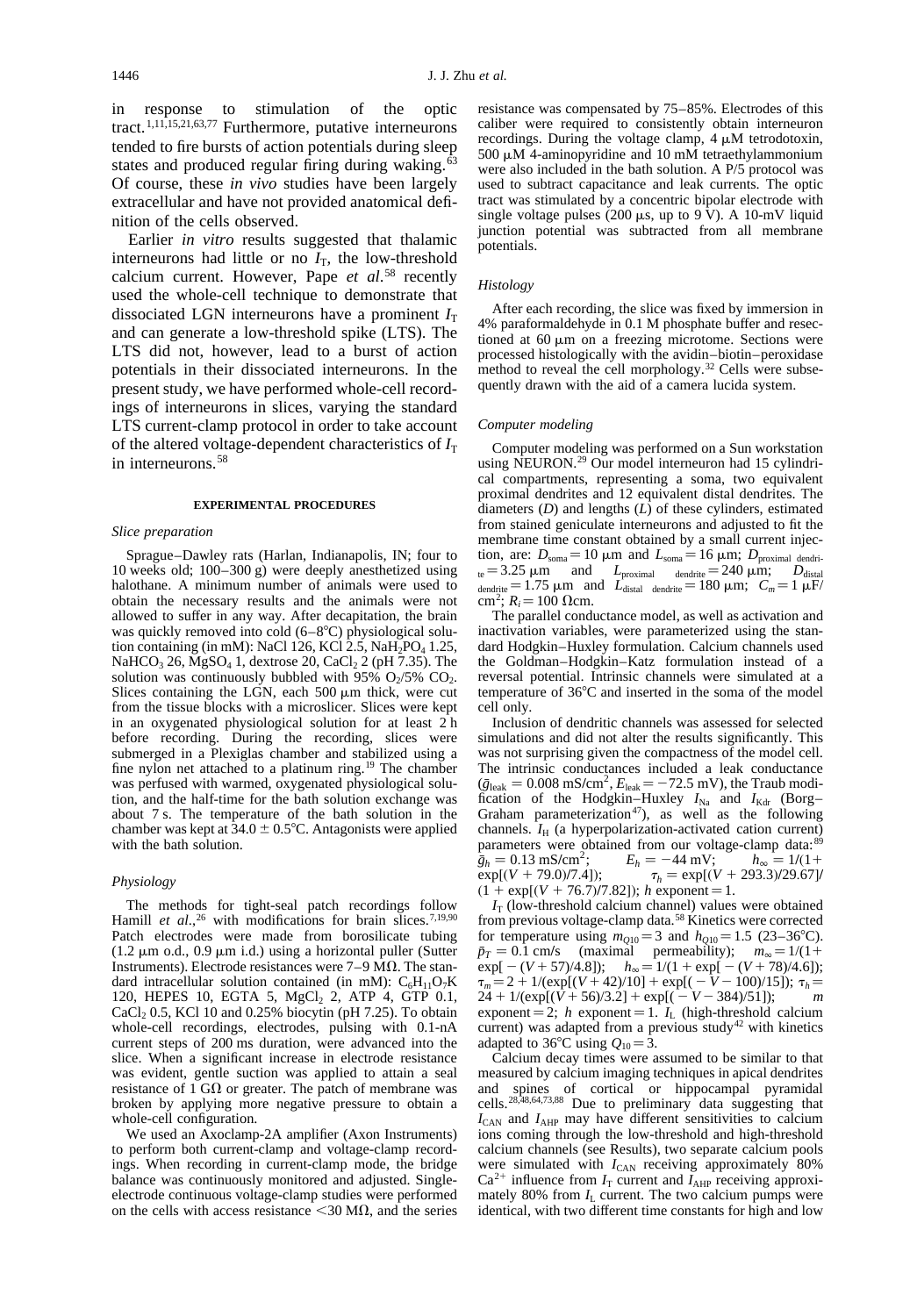$Ca^{2+}$  concentrations:

$$
[Ca2+]_i' = -(75 \cdot ical(2 \cdot F \cdot 0.1)) + (Cainf1 - cai)/\tau_1
$$
  
+ (Ca<sub>inf2</sub> - cai)/\tau\_2.

*I*CAN (calcium-activated cation current) was adapted from a previous study,<sup>17</sup> and modified to fit our voltage-clamp data:  $E_{\text{can}} = 10 \text{ mV}, \quad \alpha = \alpha_0 [\text{Ca}^{2+}]\textit{l}'_i/\text{ms};$ <br>  $\alpha_0 = 1.4 \times 10^5/\mu\text{M}^8; \; \beta = 0.003/\text{ms}; \; n = 8.$  *I*<sub>AHP</sub> (calcium-activated potassium current) used the same parameterization, but with  $\alpha_0 = 0.031/\mu\text{M}^2$ ,  $\beta = 0.02/\text{ms}$  and  $n = 2$ .

The time step for the simulations was typically set at 0.025 ms. Sometimes, a shorter time step (e.g., 0.01 or 0.005 ms) was used to repeat the same simulations. The results were nearly identical.

#### **RESULTS**

# *Neuronal identification*

We recorded from 102 interneurons in the rat LGN using whole-cell patch recording technique. Of these, 40 were assessed for the burst firing reported in this study. Thalamic interneurons were identified physiologically and morphologically. Physiological identification was based on previously described criteria,  $52,59,84$  with some modification resulting from our use of the whole-cell technique. All cells were successfully labeled with biocytin, so that their identity could be confirmed morphologically.22,23,57,84

The morphology of an interneuron is compared to that of a cortically-projecting TC cell in Fig. 1. Interneurons generally had a bipolar appearance, with two dendrites arising from a relatively small soma. The interneuron dendrites were long, beaded and had intricate branching patterns. It was not always possible to distinguish the interneuron axon, being little different in light microscopic appearance from the many thin dendrites. In cases where the putative axon could be identified, the axonal and dendritic arbors tended to be spatially offset from each other, with the axon arbor occupying a relatively smaller area. By contrast, TC cells generally had a multipolar appearance, with five to eight relatively unelaborated dendrites radiating out from the soma (Fig. 1B).  $22,23,57,84$  In this figure, a stout axon, presumably destined for cortex, was transected at the edge of the slice.

In addition to morphological differences, local interneurons could be distinguished unambiguously from TC cells by their physiological properties (Fig. 1, insets). In the whole-cell preparation, interneurons showed a larger input resistance  $(607.0 \pm$ 222.4 M $\Omega$ , S.D.) and longer time constant (94.0  $\pm$ 26.2 ms) in response to hyperpolarizing current. These values were both about five times higher than those seen in geniculate TC cells  $(118.7 \pm$ 45.7 M $\Omega$  and 22.5  $\pm$  7.1 ms; see Zhu and Uhlrich<sup>90</sup>) and four to five times higher than reported previously in interneurons. Resting membrane potential (RMP) in the interneurons was  $-67.7 \pm$  5.1 mV, compared to  $-71.4 \pm 3.1$  mV for TC cells.90 Figure 1 also illustrates a key difference between the two cell types. TC cells always showed burst firing on release from hyperpolarization.<sup>39,40</sup> Using a similar protocol, interneurons usually did not.54,90

# *Burst responses of lateral geniculate nucleus interneurons*

Although the standard hyperpolarization protocol used to obtain a burst in TC cells did not elicit a burst in interneurons, we could invariably obtain burst firing by using an alternative protocol, applying a small amount of depolarizing current following the hyperpolarization (Fig. 2). This requirement for a depolarizing boost helps explain why previous studies did not document a consistent burst response. The requirement for the boost is consistent with the voltage-clamp results of Pape *et al.*<sup>58</sup> confirmed below. These results showed a shift in the activation curve of  $I_T$  in the depolarized direction. As we shall show that  $I_T$  is involved in the interneuron burst, this activation shift implies that a burst was, in most cases, only elicited at a depolarized state, rather than at the resting potential, in contrast to the LTS of TC cells. In many cells, the preceding hyperpolarization was not required and a burst could be elicited directly from RMP with depolarization (Fig. 2B, C).

Figure 3 illustrates representative bursts near threshold for a number of cells. Each trace is the first burst response in a progressive series of depolarizing pulses, with either no preceding hyperpolarization or only slight  $(<5$  mV) hyperpolarization. Fast sodium action potentials rode on a slower, transient depolarizing spike, similar in appearance to the LTS of TC and RE cells.  $3,4,13,39,53$  For the majority of interneurons, the initial burst showed two to 16 action potentials. In cases where only a single action potential was elicited at low current (Fig. 3A–D), larger depolarizing pulses produced robust bursts of spikes.

Burst duration was typically 40–380 ms and terminated long before the end of the depolarizing current pulse. In five interneurons, however, the burst responses continued up to 700 ms after the termination of the depolarizing current step (e.g., Fig. 4B). In contrast to the fast intraburst firing of TC cells (Fig. 4E; generally  $\geq$ 400 Hz), the average frequency within an interneuron burst ranged from 30 to 170 Hz (Fig. 4D). Although the probability of evoking a burst did not depend on a preceding hyperpolarization, the intensity of the burst, as measured by initial spike frequency, was greater if elicited from a more hyperpolarized potential (Fig. 4C). Burst duration was not consistently affected by the depth of the preceding hyperpolarization (Fig. 4A, B).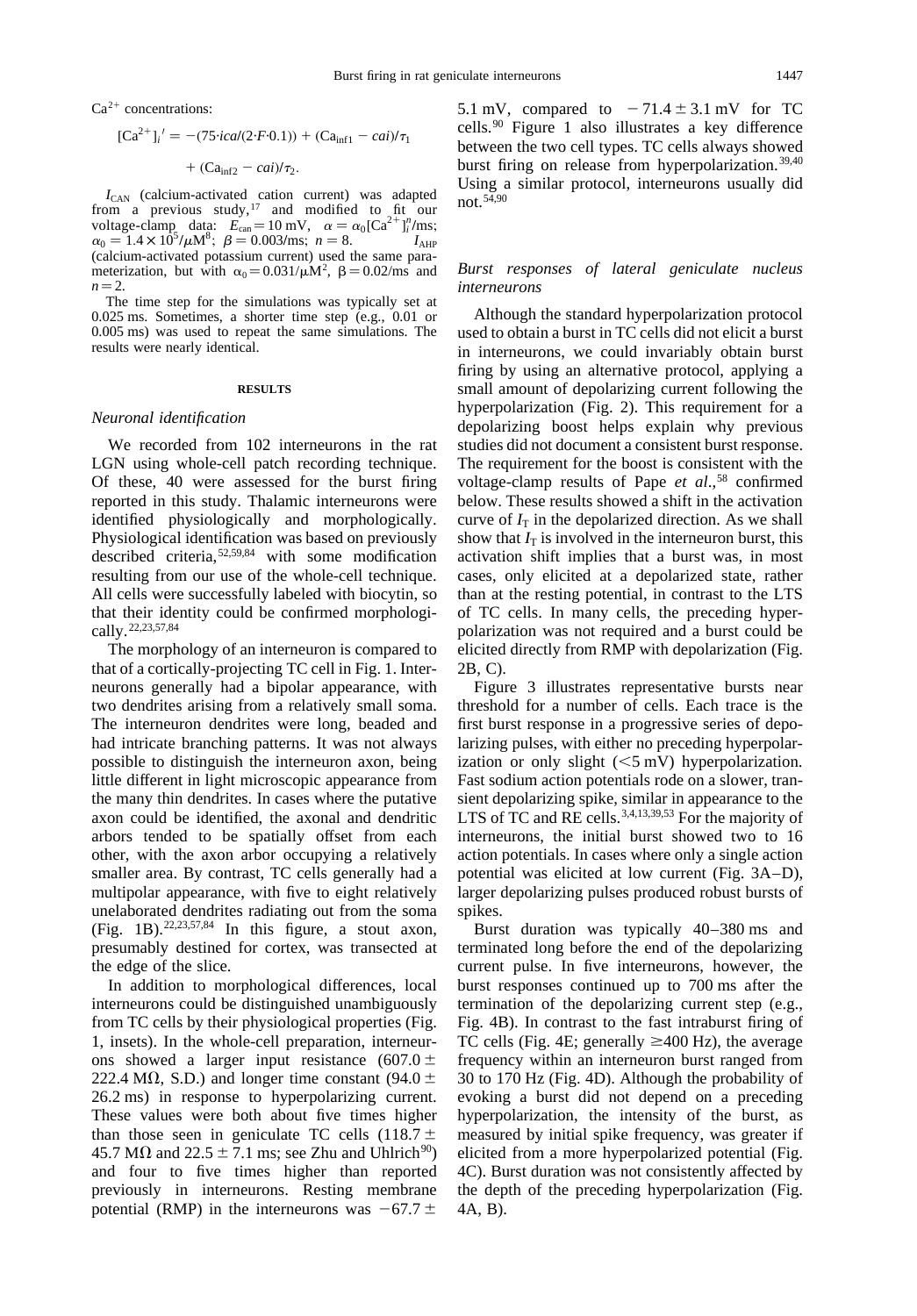

Fig. 1. Comparison of morphology and physiology of thalamic interneurons and TC cells. (A) Thalamic interneuron showing characteristic bipolar appearance and high input impedance (note size of current steps). No burst is elicited with return to resting membrane potential  $(R\overline{MP}; -64 \text{ mV})$  following a hyperpolarized period. (B) The TC neuron has larger cell body and dendrites. A low-threshold spike is elicited after return to RMP  $(-68 \text{ mV})$ from a hyperpolarized potential. Action potentials truncated by sampling artifact.

# *Intrinsic currents underlying burst firing in interneurons*

*Pharmacology.* The low-threshold calcium channel,  $I_T$ , underlies the low-threshold burst observed in TC and RE cells. Prior demonstration of  $I_T$  in interneurons<sup>58</sup> led us to consider whether  $I_T$ might also be responsible for bursts in interneurons. Blocking the fast sodium action potential with  $4 \mu M$ tetrodotoxin revealed a depolarizing shoulder (Fig. 5B). Addition of 400  $\mu$ M Ni<sup>+</sup> eliminated this transient depolarization, consistent with the pharmacological properties of  $I_T$ .

*I*CAN, a calcium-activated non-selective cation current,<sup>60</sup> has been shown to contribute to the prolonged duration of bursts in RE cells.4 Similarly, long duration bursting, as well as occasional persistence of the burst response after termination of the depolarizing current (Fig. 4B), led us to consider

whether this current might also play a role in interneurons. Although no specific *I*<sub>CAN</sub> blocker is currently available,  $I_{\text{CAN}}$  does have a characteristic pharmacological profile,  $60,62,69$  which we used to test for the presence of  $I_{\text{CAN}}$  in interneurons.

*I*<sub>CAN</sub> appears to have a higher calcium sensitivity than other calcium-activated conductances, such as  $I_{\rm C}$  and  $I_{\rm AHP}$ ,  $^{2,25,60,62,69}$  making it possible to isolate *I*<sub>CAN</sub> from the calcium-activated potassium currents by lowering the extracellular calcium concentration. When we lowered the extracellular calcium concentration from 2 mM to 0.2–0.4 mM, action potential activity was suppressed, and a large depolarizing pulse elicited a persistent depolarizing plateau (Fig.  $6B$ ;  $n = 7$ ). This depolarized plateau was completely eliminated by substituting the residual extracellular calcium ions with 2 mM Mg<sup>2+</sup>  $(n=3;$ not shown), consistent with mediation by a calciumactivated current.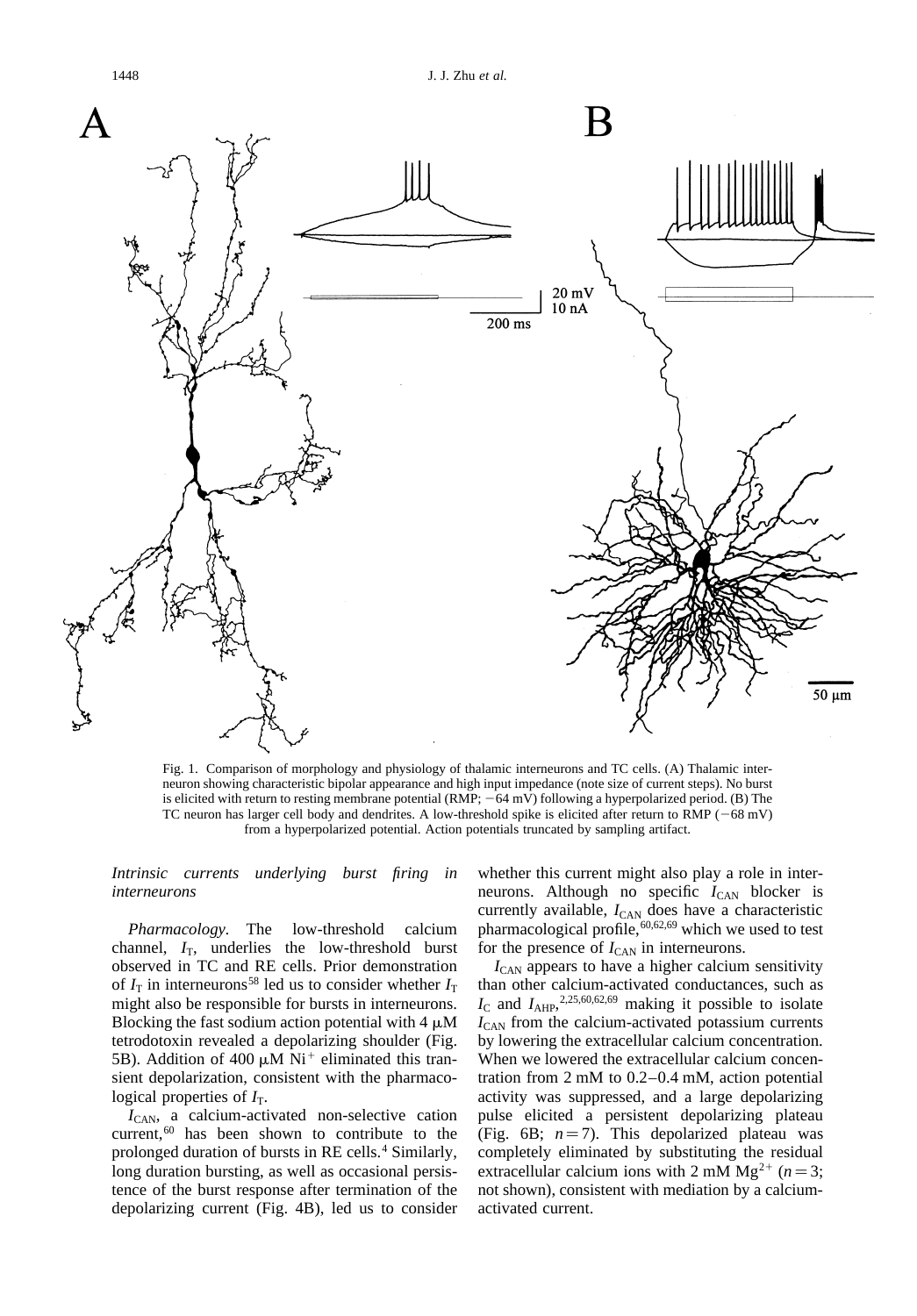

Fig. 2. Activation of burst responses in rat geniculate interneurons. (A) After a preceding hyperpolarization, a small depolarizing current pulse only induced a passive response, while a larger depolarizing current pulse evoked a burst of action potentials. The RMP of this cell was  $-74$  mV. (B, C) In two other interneurons, the bursting responses were evoked by directly injecting large depolarizing currents when the cells were held at a slightly more hyperpolarized membrane potential. The RMPs of these cells were  $-64$  and  $-67$  mV, respectively. Note that action potentials in this and some of the following figures were truncated by sampling artifact or at  $-25$  mV.

The channels supporting  $I_{\text{CAN}}$  have a large pore permeable to large cations, such as  $Cs^+$ , tetraethylammonium, Tris<sup>+</sup> and choline<sup>+</sup>, but not to  $N$ methyl-p-glucamine  $(NMDG<sup>+</sup>)$ .<sup>4,60,87</sup> Substituting choline<sup>+</sup> for extracellular  $Na<sup>+</sup>$  had little effect on the depolarized plateau  $(n = 2; Fig. 6C)$ , suggesting that the plateau current was not flowing through a persistent sodium channel. Substituting NMDG<sup>+</sup> eliminated the plateau  $(n=4;$  Fig. 6E). Finally,  $I_{\text{CAN}}$  described in RE cells was blocked by  $\text{Sr}^{2+}$ and enhanced by  $Ba^{2+}.4$  We observed similar, reversible, effects in interneurons (Fig.  $6G-I$ ;  $n = 2$ ).

*Voltage-clamp.* Voltage-clamp procedures were used for further study of these inward currents. The standard protocol for evaluating  $I<sub>T</sub>$  involves stepping from a hyperpolarized holding potential to a series of depolarized potentials. When we did this  $(n=6)$ , we observed a large, prolonged inward current (Fig. 7), instead of the transient current characteristic of *I*<sub>T</sub>. We suspected that this prolonged inward current might be due to the  $I_{\text{CAN}}$  that we had observed under current clamp. Therefore, we substituted NMDG<sup>+</sup>

ions for extracellular  $Na<sup>+</sup>$  to block this current. This eliminated the prolonged inward current and revealed a transient inward current (Fig. 7B). As reported previously,  $58$  the activation curve was shifted in a depolarizing direction, relative to the  $I<sub>T</sub>$  found in TC cells, with a voltage threshold of approximately  $-58$  mV. Time constants of activation and inactivation appeared to be consistent with previous descriptions of  $I<sub>T</sub>$  in other thalamic cells.14,33 Amplitude of this transient current, about one-third of the total unblocked current, had a peak of  $205.4 \pm 49.1$  pA  $(n = 3)$ . This amplitude was somewhat greater than observed previously in dissociated cells.58 This might be due to channels present in the slice preparation that had been removed or inactivated during cell dissociation, or could be a result of the temperature difference, due to the relatively large  $Q_{10}$  for permeability of this channel.

While the persistent current was clearly evident in all six cells tested, its time-course varied considerably, showing a slow decay in two cases (e.g., Fig. 7A) and a more rapid decay in four other cases (e.g., Fig. 7D). The reversal potential of the persistent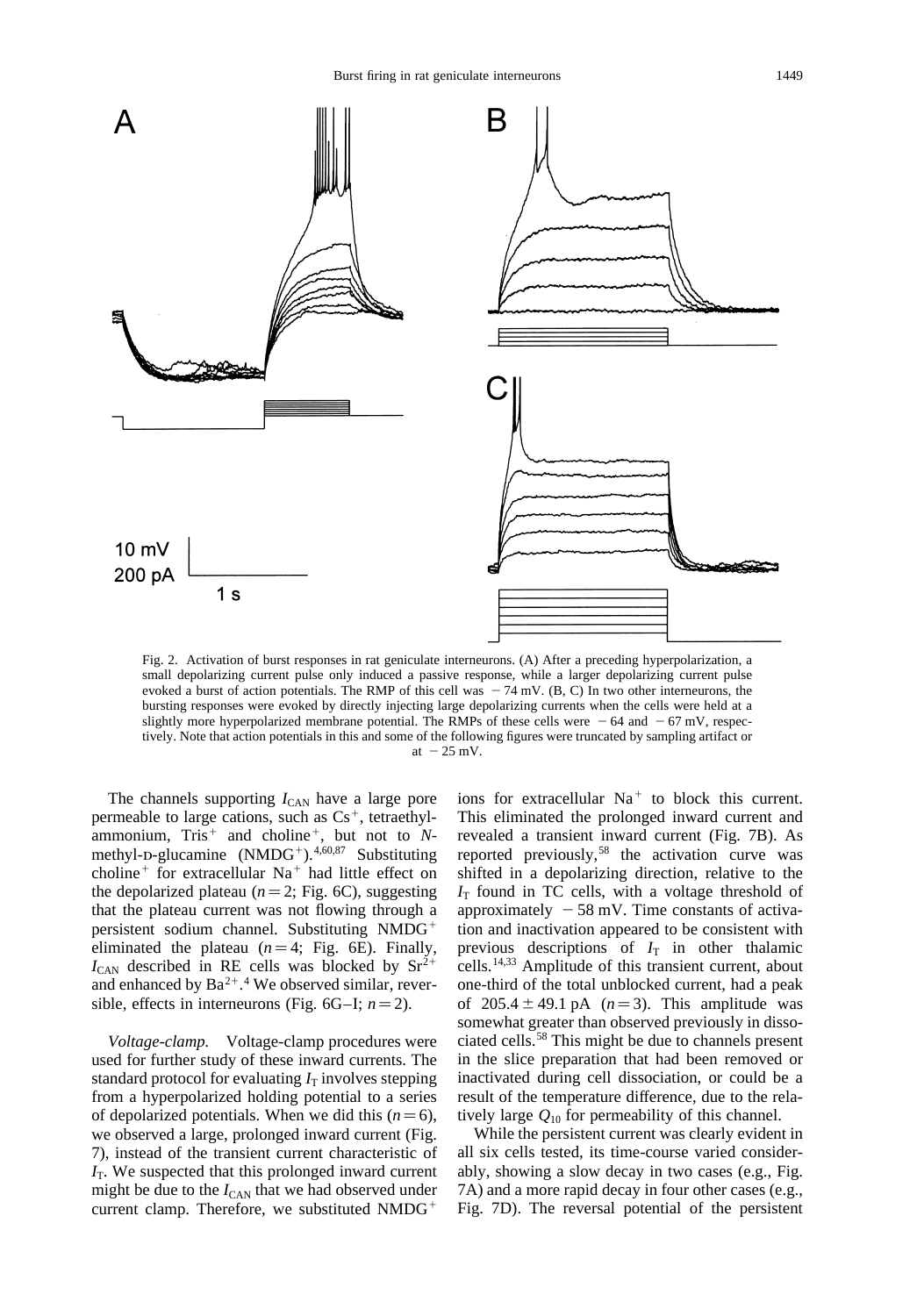

Fig. 3. Moderate variability of bursting responses in rat geniculate interneurons. Responses shown are near threshold for bursting with depolarizing current injection from resting or slightly hyperpolarized membrane potentials. The RMPs of these cells were  $-66$  mV (A),  $-69$  mV (B), 58 mV (C), 71 mV (D),  $-66$  mV (E),  $2 - 64$  mV (F),  $- 67$  mV (G),  $- 67$  mV (H),  $- 67$  mV (J),  $- 71$  mV (J),  $- 73$  mV (K),  $- 63$  mV (L),  $- 73$  mV. Statistics for multi-spike bursts: no. of spikes:  $3.6 \pm 1.7$  (mean  $\pm$  S.D.); duration of burst: 80.7  $\pm$  33.9 ms; first interspike frequency:  $29 \pm 11.6$  Hz. Current durations were 3.0 s (A, E, I) or 1.5 s (all others).

current, extrapolated from the current-command voltage data points, was  $7.8 \pm 7.3$  mV ( $n = 4$ ; e.g., Fig. 7B, inset), consistent with previous singlechannel studies of  $I_{\text{CAN}}$ .  $^{12,62,87}$  Ni<sup>+</sup> blocked both the transient and persistent currents  $(n=3; Fig. 7E)$ .

*Computer simulation of*  $I_T$  *and*  $I_{CAN.}$  *The genicu*late interneurons in our slice preparation contained conductances that were not apparent in dissociated cells, suggesting a dendritic location for these conductances. However, the unknown electrotonic distance to these conductances raises concerns about the adequacy of space clamp. Additionally, the high input resistance and long time constant associated with the whole-cell patch make temporal clamp a problem as well. These factors may introduce significant distortions in our voltage-clamp results.16 Therefore, we used simulation to directly correlate the observed currents with activation and inactivation curves and time constants of these conductances measured previously in interneurons<sup>58</sup> and in other cells.<sup>62,69</sup>

Modeling assayed the two voltage-clamp results obtained: rapid (Fig. 7D) and slow (Fig. 7A) decay of the persistent current. Rapid decay was readily replicated in the model with the  $I_T$  and  $I_{\text{CAN}}$  models utilized (Fig. 7G). Simulated  $I_T$  blockade blocked the current (Fig. 7G, lower trace), as observed physiologically. We explored two alternative mechanisms for the slow decay case. (1) Although  $I_{\text{CAN}}$  is not believed to have significant permeability to  $Ca^{2+}$ , we found that even a very small amount of divalent permeability through this non-selective channel could give results comparable to those observed physiologically (Fig. 7H). The difference between the fast and slow decay cases could then be due to geometrical considerations that determined the exact rate of buffering for this tiny calcium current. In this case, simulated  $I_T$  blockade eliminated the current (Fig. 7H, lower trace). (2) As an alternative mechanism, we explored the possibility that a high-threshold, non-inactivating calcium current,  $I_L$ , could be responsible for the sustained component, since the terminating voltage step remained at a somewhat depolarizing voltage that would allow passage of current through this channel. However, the appearance of the trace was less satisfactorily reproduced with this model, which, with a variety of  $I_L$  density parameters, always produced a transient reduction in current at the termination of the voltage step (Fig. 7I). With this model, the *I*<sup>L</sup> conductance was still apparent following simulation of Ni<sup>+</sup> with  $I_T$  blockade (Fig. 7I, lower trace). Therefore, we predict that these alternative models could be distinguished physiologically by using  $Ni<sup>+</sup>$ blockade in the slow decay case.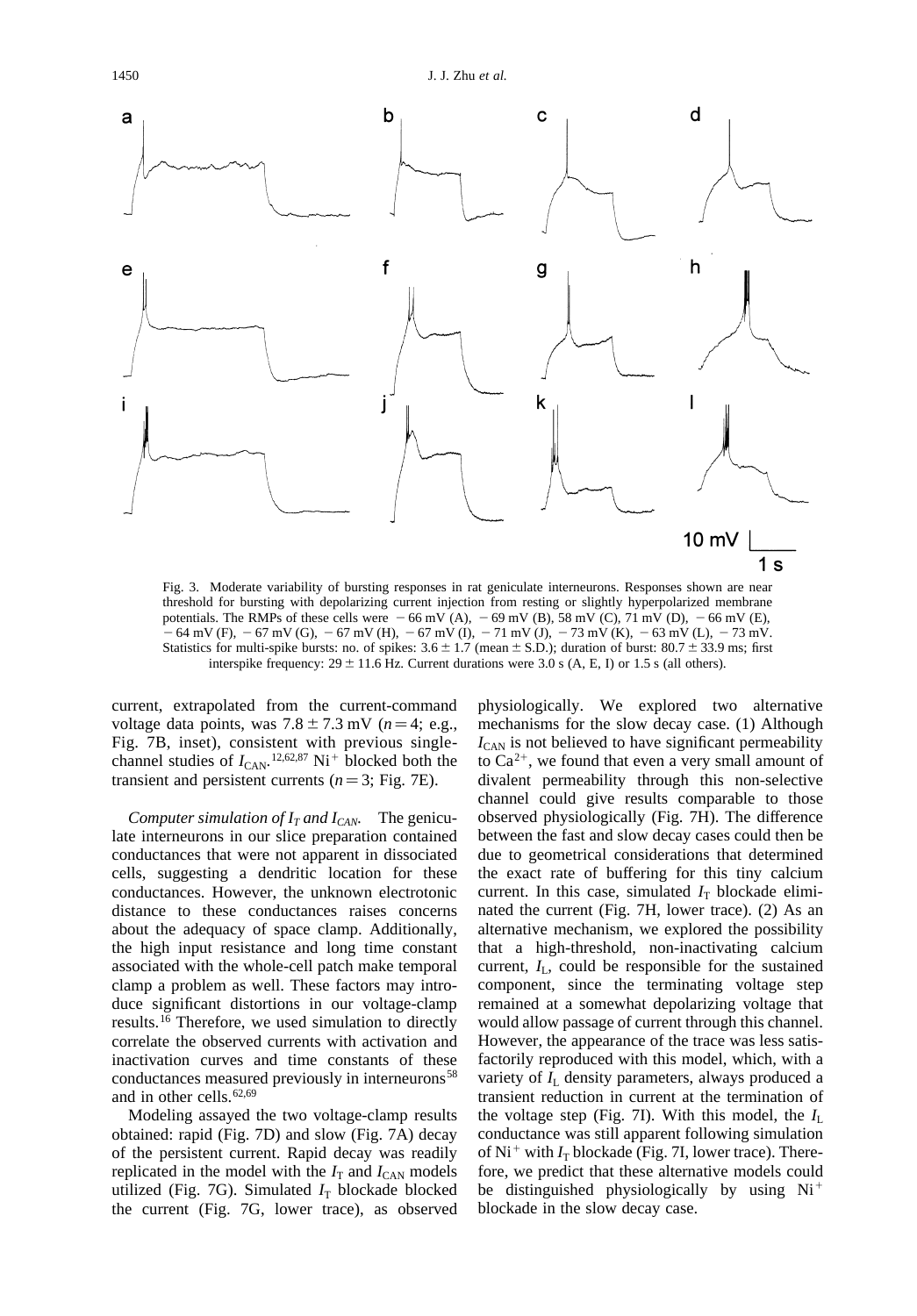

Fig. 4. Effect of prior voltage on burst responses. (A, B) Burst responses evoked by a depolarizing current injection, preceded by a hyperpolarization at different levels, in two geniculate interneurons. The RMPs of these cells were  $-66$  and  $-74$  mV, respectively. (C) The intraburst frequency of the first three spikes plotted against the hyperpolarization potential. (D) Burst from an interneuron expanded tenfold from Fig. 3 to show relatively slow intraburst spiking relative to E. (E) Burst in a TC cell.



Fig. 5. Responses of a rat geniculate interneuron to current injection. (A) A small depolarizing current after a hyperpolarization elicited a bursting response in an interneuron. (B) Adding 4 mM tetrodotoxin to the bath solution revealed that a low-threshold calcium spike was underlying the burst in the cell by blocking action potentials. (C) The low-threshold calcium spike was eliminated when  $400 \mu M N<sup>+</sup>$  was also included in the bath solution. The RMP of this cell was  $-68$  mV.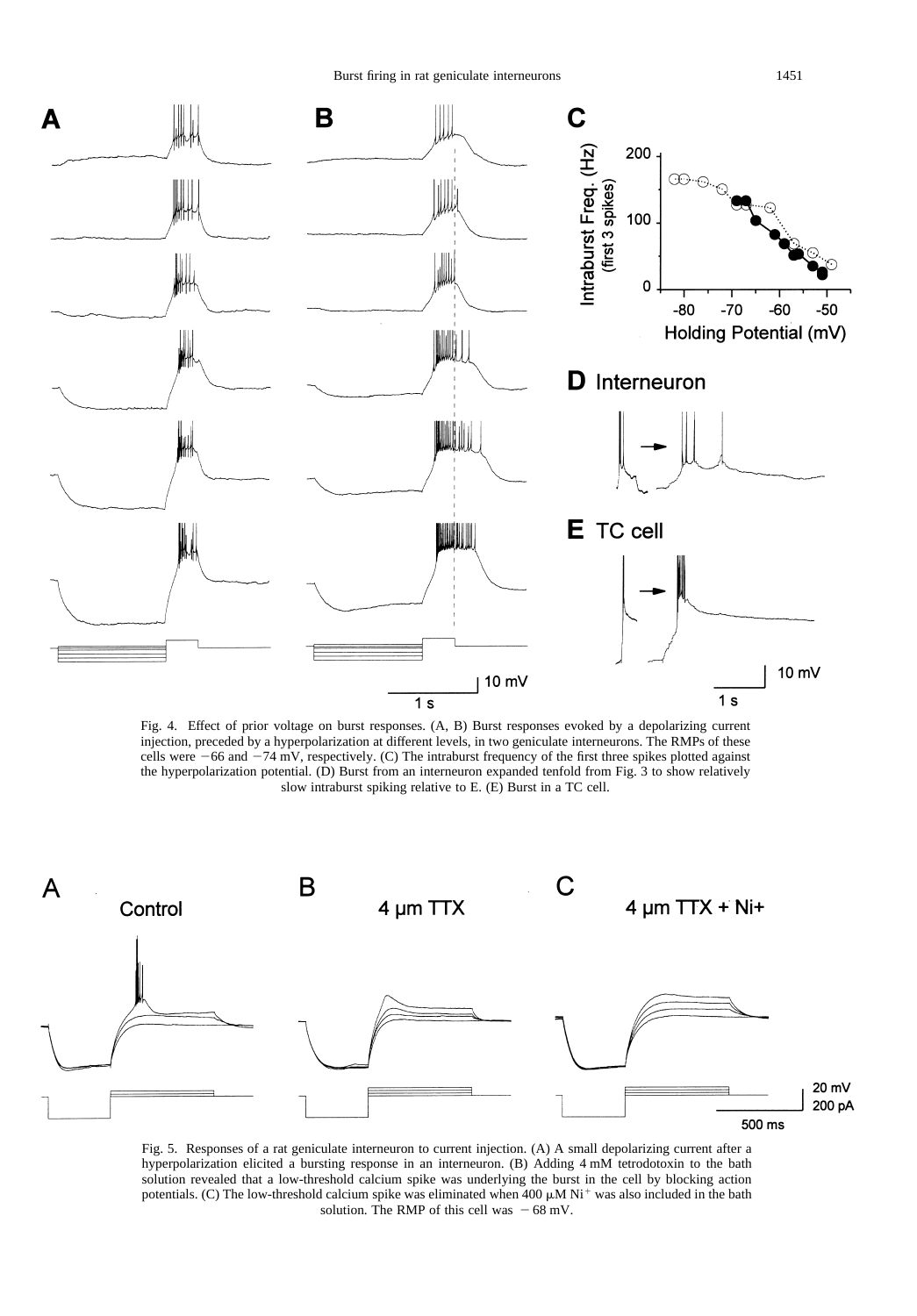1452 J. J. Zhu *et al.*



Fig. 6. The persistent depolarization has the pharmacological properties of  $I_{\text{CAN}}$ . (A) Control response, a depolarizing current injection induced a burst in an interneuron. (B) Low Ca<sup>2+</sup> (0.2 mM) bath solution revealed a persistent depolarizing plateau. (C) The depolarized plateau was insensitive to the substitution of choline<sup>+</sup> for  $Na<sup>+</sup>$  ions, although the initial sodium spikes were blocked by this substitution. (D) The initial sodium spikes were recovered after choline<sup>+</sup> ions were washed out with solution containing a normal concentration of Na<sup>+</sup> ions. (E) The depolarized plateau was completely blocked by the substitution of  $NMDG<sup>+</sup>$  for Na<sup>+</sup> ions. (F) The depolarized plateau recovered after  $NMDG<sup>+</sup>$  ions were washed out with solution containing normal concentrations of  $Na<sup>+</sup>$  ions. (G) The depolarized plateau was suppressed with 2 mM of  $Sr<sup>2+</sup>$  ions. (H) Suppression was removed after  $Sr^{2+}$  ions were washed out. (I) The depolarized plateau was enhanced by adding 2 mM of Ba<sup>2+</sup>. RMP of this cell was  $-67$  mV.

We then utilized the model to determine whether these conductances could explain the burst response observed in current clamp. By adjusting the density of  $I_T$  and  $I_{CAN}$ , we could produce brief bursts comparable to those seen physiologically (Fig. 8A). At higher current injections, the burst gave way to continued regular firing (Fig. 8A, lower trace), comparable to Figs 2A and 4B. Similar bursts could not be obtained in the absence of  $I_{\text{CAN}}$  (Fig. 8B). An increase in  $I_T$  density in the absence of  $I_{CAN}$ was able to produce bursting, but with an appearance far different than that seen physiologically (Fig. 8C, lower trace).

## *Burst responses to synaptic stimulation*

The presence of burst responses with current injection led us to examine the likely physiological relevance of these bursts by determining whether they could be elicited synaptically. For this purpose, retinal axons in the optic tract were stimulated, inducing short-latency, fast-rising excitatory postsynaptic potentials (EPSPs) in the interneurons.

These EPSPs easily followed stimulating frequencies up to 100 Hz, suggesting that they were monosynaptic. Applying the non-*N*-methyl-D-aspartate (non-NMDA) receptor blocker 6,7-dinitroquinoxaline-2,3-dione  $(10-30 \mu M)$  to the bath solution partially blocked the EPSP  $(n = 16)$ . The residual EPSP was eliminated by either hyperpolarizing the cell over  $-65$  mV or by adding the NMDA receptor blocker  $(\pm)$ -2-amino-5-phosphonopentanoic acid (DL-APV;  $n = 11$ ). These results confirm that retinogeniculate transmission in interneurons is mediated by both non-NMDA and NMDA receptors.<sup>84</sup>

Alteration of holding voltage demonstrated different portions of the postsynaptic response. When held at a depolarized membrane potential sufficient to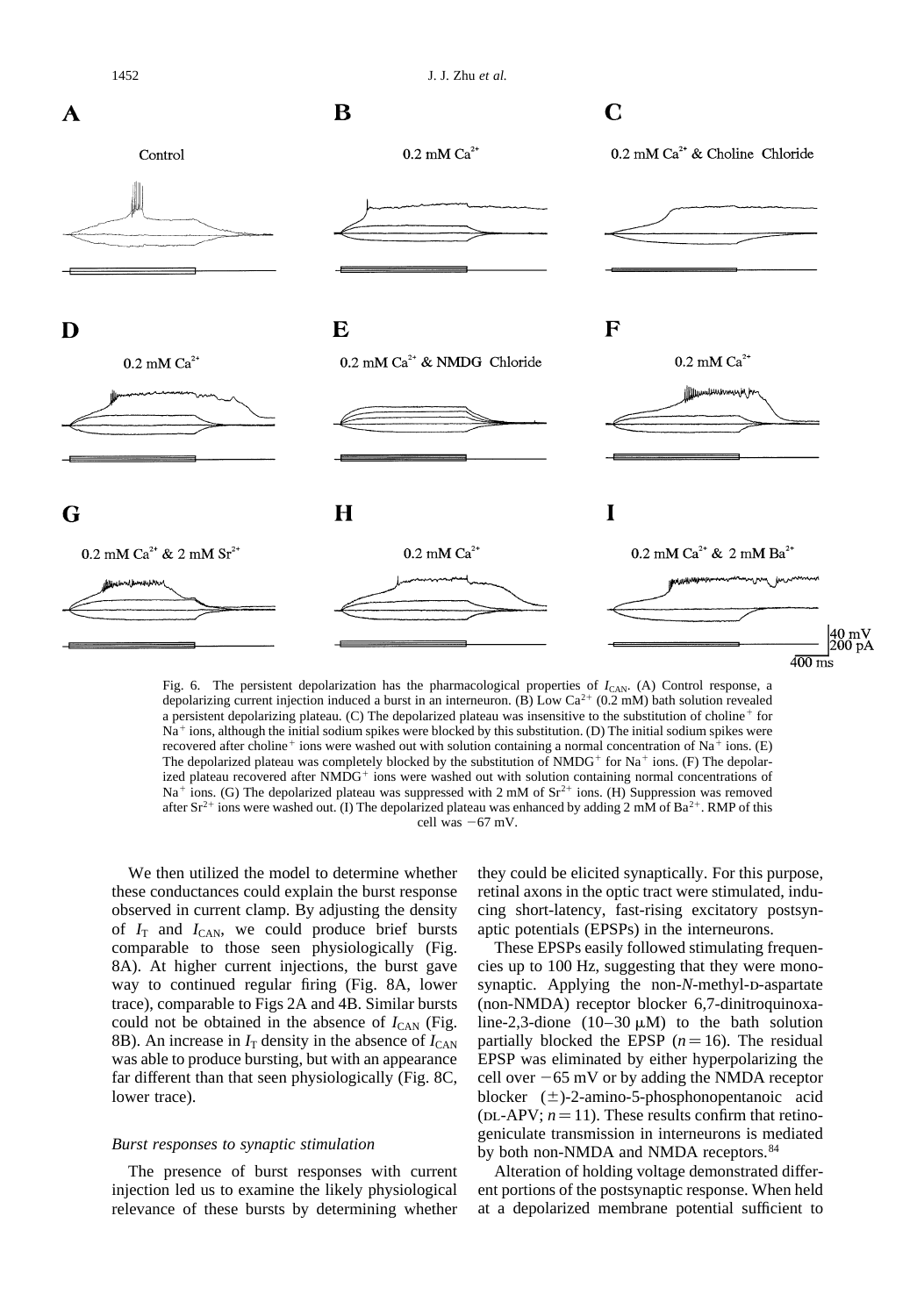

Fig. 7. *I*<sub>T</sub>- and *I*<sub>CAN</sub>-mediated inward currents in rat geniculate interneurons. (A) Depolarizing voltage steps after hyperpolarization-induced large inward current in an interneuron. (B) Substituting all extracellular Na<sup>+</sup> ions with NMDG<sup>+</sup> isolated the activation of  $I_T$ . (C) Normal responses were recovered after washing out NMDG<sup>+</sup>. Insert in A shows the voltage protocol, applicable to A–C. Insert in B plots the current amplitude, measured right before the depolarizing voltages jump back to  $-62$  mV, against the depolarizing command voltage. The dots were fitted by a line. The RMP of this cell was  $-65$  mV. (D) A depolarizing voltage step induced a large inward current in another interneuron. (E) Bath application of 400  $\mu$ M Ni<sup>+</sup> blocked the inward current, indicating that it was dependent on the activation of  $I_T$ . (F) The inward current was recovered after washing out the Ni<sup>+</sup> The RMP of this cell was  $-67$  mV. (G–I) Simulations of the inward current. See text for details. Lower traces in G–I are done with  $I_T$  eliminated. Insert in E is the voltage protocol used in D–I. Scale bar below I applies to the entire figure.

inactivate the sodium channel, optic tract stimulation induced a brief EPSP, followed by a prolonged inhibitory postsynaptic potential (IPSP) of up to 450 ms duration  $(n=4; Fig. 9A)$ . At a less depolarized membrane potential, the IPSP was not apparent, unmasking a late depolarization and generating a single sodium action potential (Fig. 9B). At RMP or at slightly hyperpolarized membrane potentials, optic tract stimulation induced a prolonged, low-frequency burst of action potentials (Fig. 9C). The first action potentials in the burst were relatively fixed in time, while the later spikes exhibited considerable variability in latency and number.

The burst response elicited by optic tract

stimulation was significantly reduced with bath application of 400  $\mu$ M Ni<sup>+</sup> (*n* = 7; Fig. 10B) and could then be eliminated with the further addition of 100  $\mu$ M DL-APV (Fig. 10C). These results could be explained by the effect of calcium influx through  $I_T$  or NMDA channels activating  $I_{\text{CAN}}$  to produce the prolonged bursting; alternatively, the prolonged bursting response may be directly mediated by NMDA current. This was further evaluated by applying  $DL-APV$  without  $Ni^+$ . Application of  $DL-$ APV alone curtailed the burst substantially (Fig. 11). Therefore, the NMDA current was directly involved in creating the prolonged burst, which could either be riding on the NMDA EPSP itself or could be due to calcium entry activating  $I_{\text{CAN}}$ .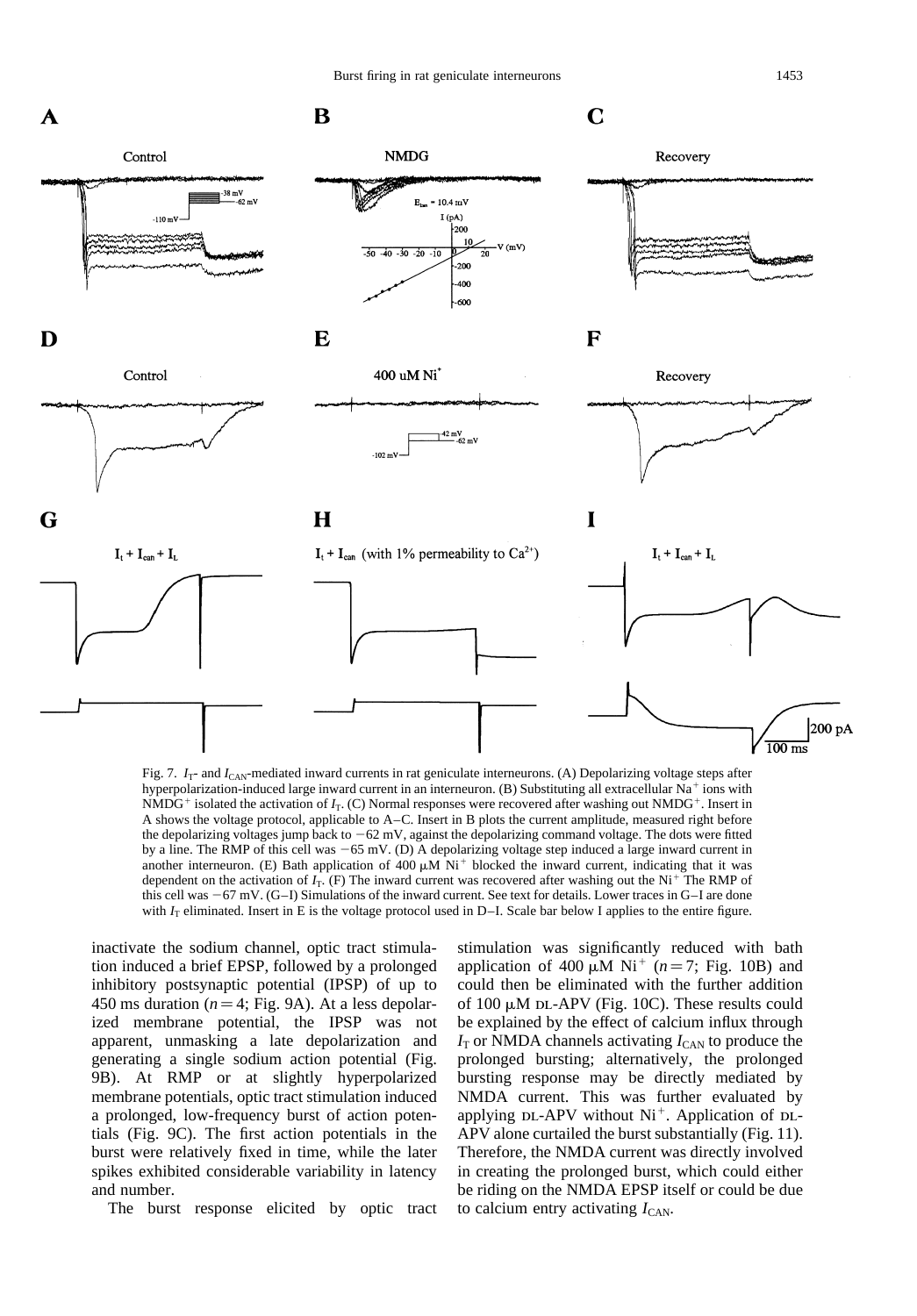

Fig. 8. Computer simulation of interneuron bursts demonstrates that the pattern of bursting observed is dependent on involvement of  $I_{CAN}$ . (A) Bursts similar to those seen physiologically obtained using the model derived from published sources and from the present voltage-clamp results. At high current injections, continued firing is seen. (From top to bottom, current injections of 20, 30 and 50 pA.) (B) With  $I_{\text{CAN}}$  removed from the simulation, the characteristic burst does not occur at any current injection strength. Current injections shown are identical to those in A. (C) Attempts to reproduce bursts utilizing higher density of  $I_T$  were unsuccessful. Single-spike bursts could be produced (lower trace), but burst appearance was entirely different from that seen in interneurons. (From top to bottom, current injections of 5, 10 and 20 pA.)

#### **DISCUSSION**

In this study, all geniculate interneurons recorded produced burst firing. The bursts were generally of prolonged duration and low frequency, distinct from the bursts found in TC cells, but somewhat similar to those of RE cells. The pattern of bursting seen was also similar to that seen in previous recordings of thalamic interneurons both *in vivo* and in *vitro*. 1,4,11,13,15,21,59,63,77,84 However, in previous *in vitro* studies, bursts were not elicited consistently.

# *Mechanisms of the burst*

We were able to tentatively identify the conductances involved in the burst by voltage clamp. Our voltage-clamp studies were somewhat difficult to interpret, due to the extended dendritic morphology of interneurons and to our relatively high electrode series resistance. We therefore performed simulations using these voltage-clamp data. The simulations served as a test of internal consistency of our data, demonstrating that our interpretation of the voltage clamp is consistent with the current-clamp findings.

It is now well established that dendrites are endowed with a wide range of voltage-gated channels.31,65,73,78 Dendritic channels have also been demonstrated in thalamic interneurons.10 This may be expected to produce difficulties with maintaining adequate spatial control of voltage, despite the apparent compactness of the interneuron with its high membrane resistance. Unfortunately, the difficulty of obtaining interneurons lead us to utilize electrodes with relatively high series resistance values, which could increase somatic voltage errors. It is therefore possible that the persistent current seen under voltage clamp in Fig. 7 might be partially due to poor spatial control of distant regenerative inward current. However, our ability to replicate similar curves with the computer model (Fig. 7G– I) suggests that this possible artifact is not the major determinant of the current behavior. We did not find it necessary to actually include dendritic channels in the model, since the interneuron is compact enough that changes in channel placement from soma to proximal dendrite did not alter the simulations significantly.

Like the LTS originally studied in TC cells, the bursts of LGN interneurons depended on  $I_T$ . Like the burst response of RE cells, the interneuron burst depended not only on  $I_T$ , but on  $I_{CAN}$  as well. A major difference from burst characteristics of these two cell types can be traced to differences in the activation and inactivation curves of  $I<sub>T</sub>$ , described previously by Pape *et al*. <sup>58</sup> and confirmed in this study. Both curves are shifted in a depolarizing direction relative to the  $I_T$  described in other neurons. The shift in inactivation curve reduces the need for a preceding hyperpolarization, since there is significant deinactivation at RMP. The shift in activation curve necessitates a depolarizing boost in order to produce activation. This difference suggested the activating protocol that was used in this study, and partially explains the difference from previous *in vitro* studies, discussed further below.

The duration of the interneuron burst, though highly variable, is considerably longer than that seen in TC cells. This prolongation is consistent with a role for  $I_{\text{CAN}}$ , comparable to that seen in RE cells.  $Ca^{2+}$  influx through  $I_T$  serves to activate this calcium-sensitive channel. Continued inward current through this channel serves to maintain a depolarized plateau, which may or may not support continued sodium spiking, depending on the precise relationship between this depolarization and sodium spike threshold. Computer modeling of the burst illustrated this relationship, showing that increase in the depolarizing pulse could prolong the duration of spiking (Fig. 8A, top to bottom). Computer modeling also demonstrated that *I*<sub>CAN</sub> was required to produce the burst morphology observed (Fig. 8B). Increased levels of  $I_T$  could not produce similar bursts, but would instead produce brief bursts with large voltage excursions more similar to those seen in TC cells, although shifted in a depolarized direction (Fig. 8C).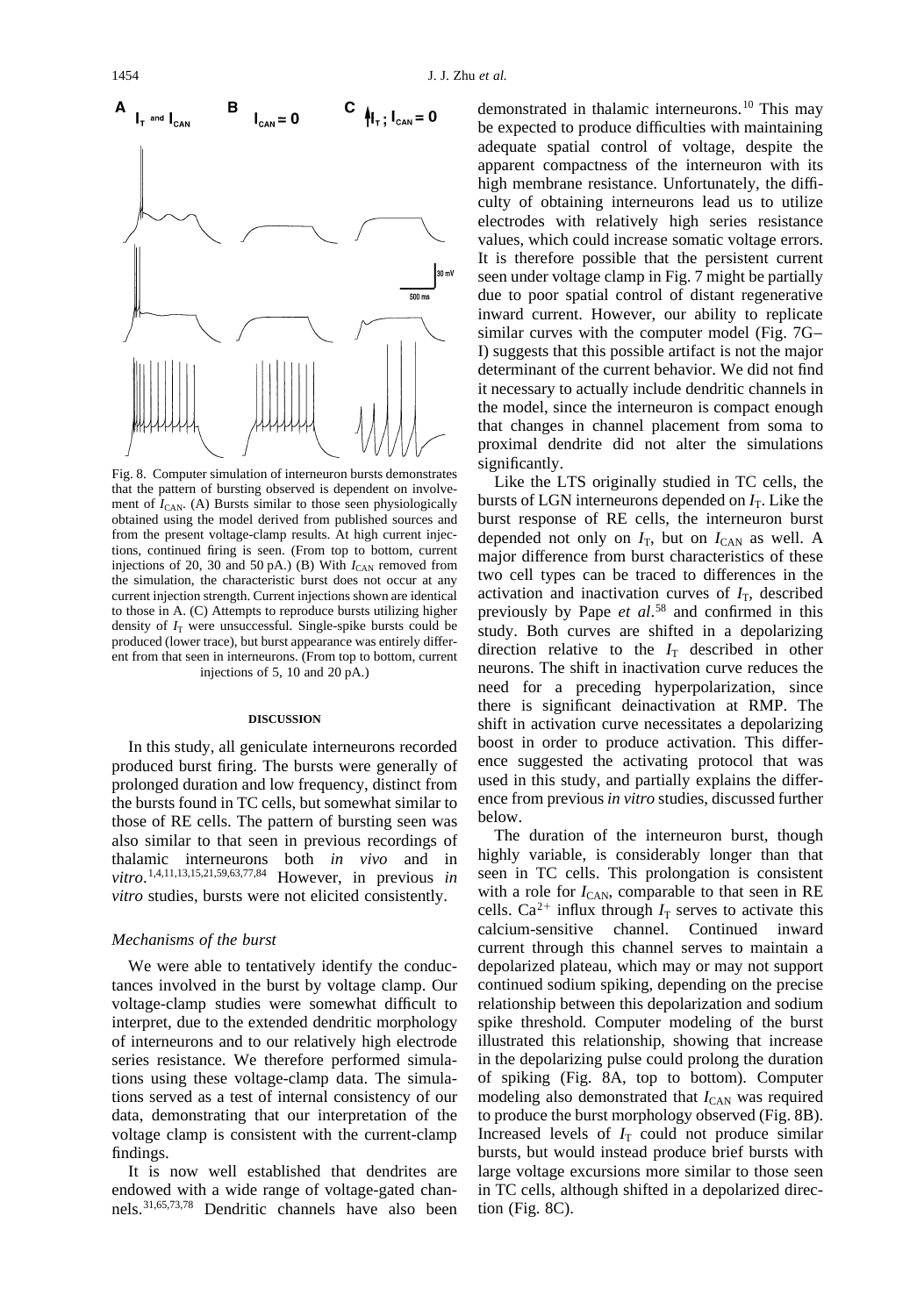

Fig. 9. Responses of a rat geniculate interneuron to synaptic stimulation: effect of holding potential. (A) Stimulation of the optic tract induced an EPSP followed by an IPSP when the cell was held at  $-34$  mV. (B) Stimulation of the optic tract induced a supra-threshold EPSP when the interneuron was held at  $-57$  mV. (C) Three traces with cell held at  $-74$  mV. Stimulation of the optic tract induced EPSPs, and sometimes a lowthreshold calcium spike and a burst of action potentials. The RMP of this cell was  $-71$  mV.

## *Differences from previous studies*

Our results differ from those of previous *in vitro* studies in that we observed burst responses in all interneurons tested, whereas bursts were found inconsistently in previous studies.52,59,84 Technical and procedural differences between previous work and the present study account for these differences. In order to consistently obtain bursts, it was necessary in most interneurons to give a depolarizing boost. This boost is not needed in other neurons showing  $I_T$ -dependent bursts, such as TC cells, and depolarizing boosts were not used in previous studies of interneurons. As noted above, this result is consistent with the voltage-clamp findings of Pape *et al*.,58 showing a depolarizing shift in activation and inactivation curves.

A further difference with most previous studies is our use of the whole-cell patch technique, instead of sharp-electrode impalement. The loss of input resistance associated with impalement will tend to produce shunting and reduce bursting.<sup>74</sup> With the whole-cell technique, we obtained much higher input resistance recordings. This would tend to

favor the expression of regenerative currents, such as  $I<sub>T</sub>$ , which could otherwise be shunted by the impalement-associated leak. In addition, the higher input resistance allows electrotonic integration with the dendrites of the interneuron. This is important in interneurons because of their large dendritic extent (see below) and because a significant amount of T channel is found in the dendrites.<sup>10</sup> The higher input resistance would allow a greater contribution from these dendritic T channels.

Even with use of a depolarizing boost and with the whole-cell technique, bursts were not observed in dissociated geniculate interneurons.<sup>58</sup> In that study, the researchers concluded that a transient  $K^+$ current,  $I_A$ , prevented burst firing. We tested this hypothesis in our computer model and were able to show that  $I_A$  could prevent burst firing, as other  $K^+$  currents with different dynamics could. However, we believe that additional factors also contributed to the lack of burst firing in the previous study. Most notably, dendrites are typically removed in dissociated neurons. This would eliminate the contribution of the significant number of  $I<sub>T</sub>$  channels localized in interneuron dendrites.<sup>10</sup>

Our voltage-clamp results were also consistent with substantial dendritic localization of  $I_T$ , showing a peak conductance twice that seen with dissociated neurons in the same previous study.<sup>58</sup> This peak conductance difference could, however, be alternatively explained by the relatively high  $Q_{10}$  for  $I_T$ channel permeability, given the temperature difference between the two studies. The higher temperature of the present study  $(34^{\circ}$ C instead of room temperature) would of course also produce significantly faster  $I_T$  activation,<sup>14</sup> further encouraging burst formation.

Another difference with this previous dissociated cell study lies in our description of  $I_{\text{CAN}}$ , a current not identified in the dissociated interneurons.  $I_{\text{CAN}}$  was found to disappear from RE cells following dissociation.4,34 This observation, not fully explained, might also suggest that  $I_{\text{CAN}}$  is present in considerable amounts in the dendrites. Were this the case, it raises the intriguing possibility that the  $I_T-I_{\text{CAN}}$  linkage required in the computer model might be strengthened due to the restricted diffusion volume for  $Ca^{2+}$ available in the dendrites.

## *Synaptic stimulation*

Optic tract stimulation evoked an EPSP/IPSP sequence in geniculate interneurons. The excitatory transmission was mediated by both non-NMDA and NMDA conductances, consistent with previous studies.<sup>84</sup> The shape of the postsynaptic response depended on the holding potential of the interneuron. The characteristic burst was seen with optic tract stimulation with the cell initially maintained at a hyperpolarized membrane potential. This is consistent with a role for the non-NMDA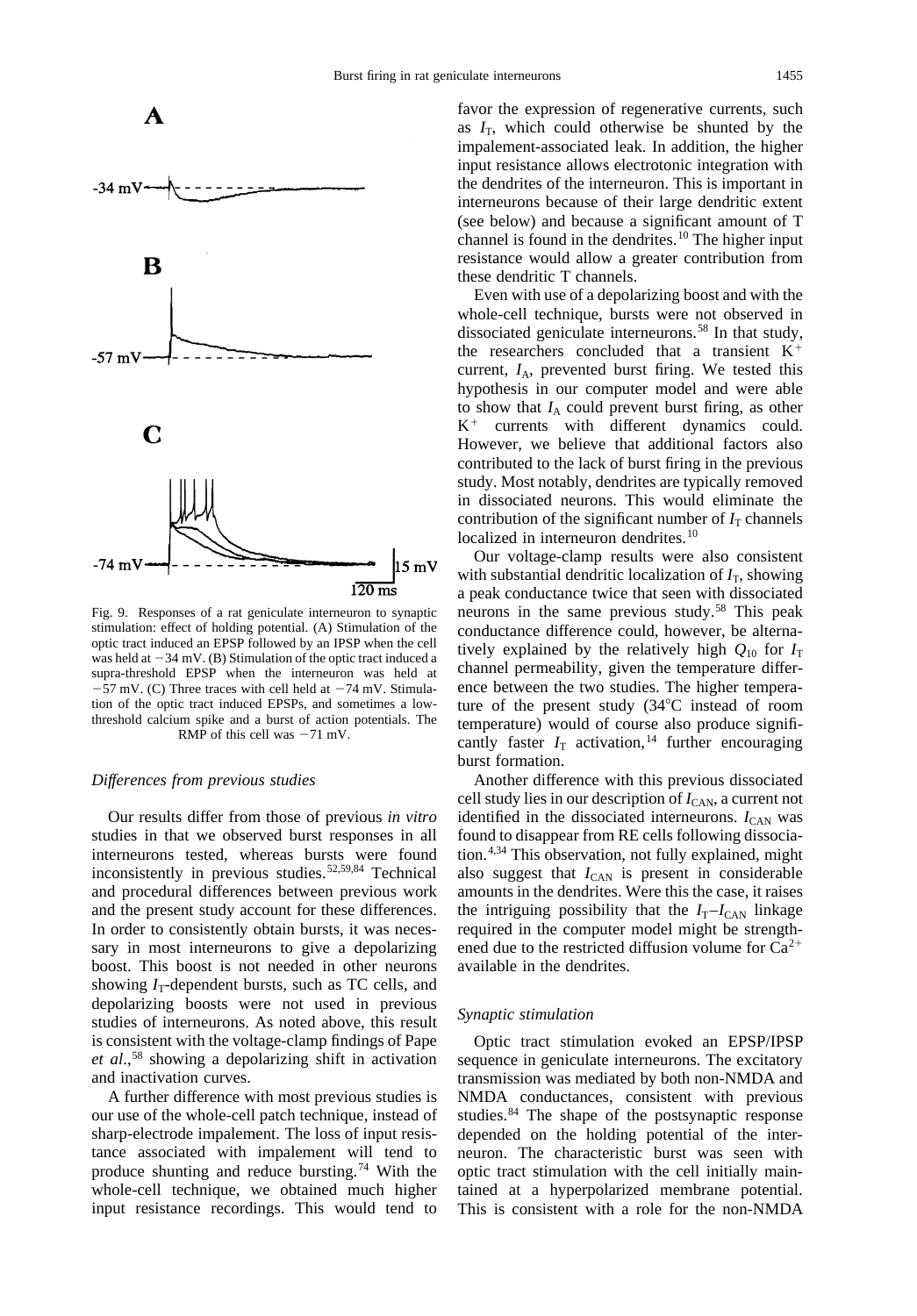

Fig. 10. Responses of a rat geniculate interneuron to synaptic stimulation. (A) Stimulation of the optic tract induced bursting responses when the cell was held at  $-79$  mV. (B) Bath application of Ni<sup>+</sup> decreased the amplitude of EPSPs and the possibility of firing a burst of action potentials. However, a bursting response with a prolonged latency did occur occasionally. (C) Addition of DL-APV further decreased the EPSPs and completely blocked the bursting response. (D) After washing out the  $Ni<sup>+</sup>$  and  $DL-APV$ , the bursting responses were completely recovered. RMP was  $-70$  mV.

receptor-mediated EPSP in initiating the burst by activation of  $I<sub>T</sub>$ . The calcium influx would then activate  $I_{\text{CAN}}$ , according to the model detailed above. The voltage increase would also permit further current flow through NMDA receptor channels.

In contrast, starting from depolarized membrane potentials,  $I_T$  is relatively inactivated, diminishing the burst. In this setting, a pronounced IPSP is revealed. The subsequent IPSP must come from activation of other interneurons, because the other likely source of inhibition, the RE, was not present in the slice. This finding agrees with those of Williams et al.,<sup>85</sup> and is consistent with anatomical evidence for mutual inhibitory connections between interneurons.20,44,61,86 The prolonged duration of the IPSP is consistent with previous studies that have demonstrated primarily  $GABA_A$  receptors on these cells, with some evidence of a  $GABA_B$  effect as well.59,84 The prolonged IPSP could either be due to these GABAB receptors or could be evidence of presynaptic burst firing in other interneurons producing summation, which appears as a single IPSP due to low-pass filtering in the dendrites.

### *Dendritic signal integration*

In our whole-cell preparation, LGN interneurons had input resistances and time constants roughly five times greater than those reported in previous studies using sharp electrodes.<sup>52,59,84</sup> This has implications for how interneurons integrate electrical signals generated at different locations in the dendritic tree and for how widely this information is disseminated via the various presynaptic specializations of a single interneuron.

The role of interneuron dendrites and their interaction with other dendrites and the soma were explored by Bloomfield and Sherman in a modeling study.8 They concluded that individual dendritic trees of interneurons were electrotonically isolated from each other and from the soma. However, Bloomfield and Sherman utilized data from recordings with sharp electrodes. Because of the leak associated with the impalement, they used a far lower value for input impedance, and hence for membrane resistance, than we have found. The higher membrane resistance that we find implies a more electrotonically compact cell than predicted by the old model. This agrees with revised models of other cell types using the whole-cell patch technique.<sup>9</sup>

Input resistance and length constant are not static properties. They can be modified by neuromodulators that alter intrinsic potassium conductances or by repetitive synaptic input resulting in tonically active synaptic conductances, whether classical shunting  $GABA_A$  or mixed excitatory and inhibitory activation.6 In interneurons, acetylcholine can reduce input resistance via muscarinic and nicotinic

A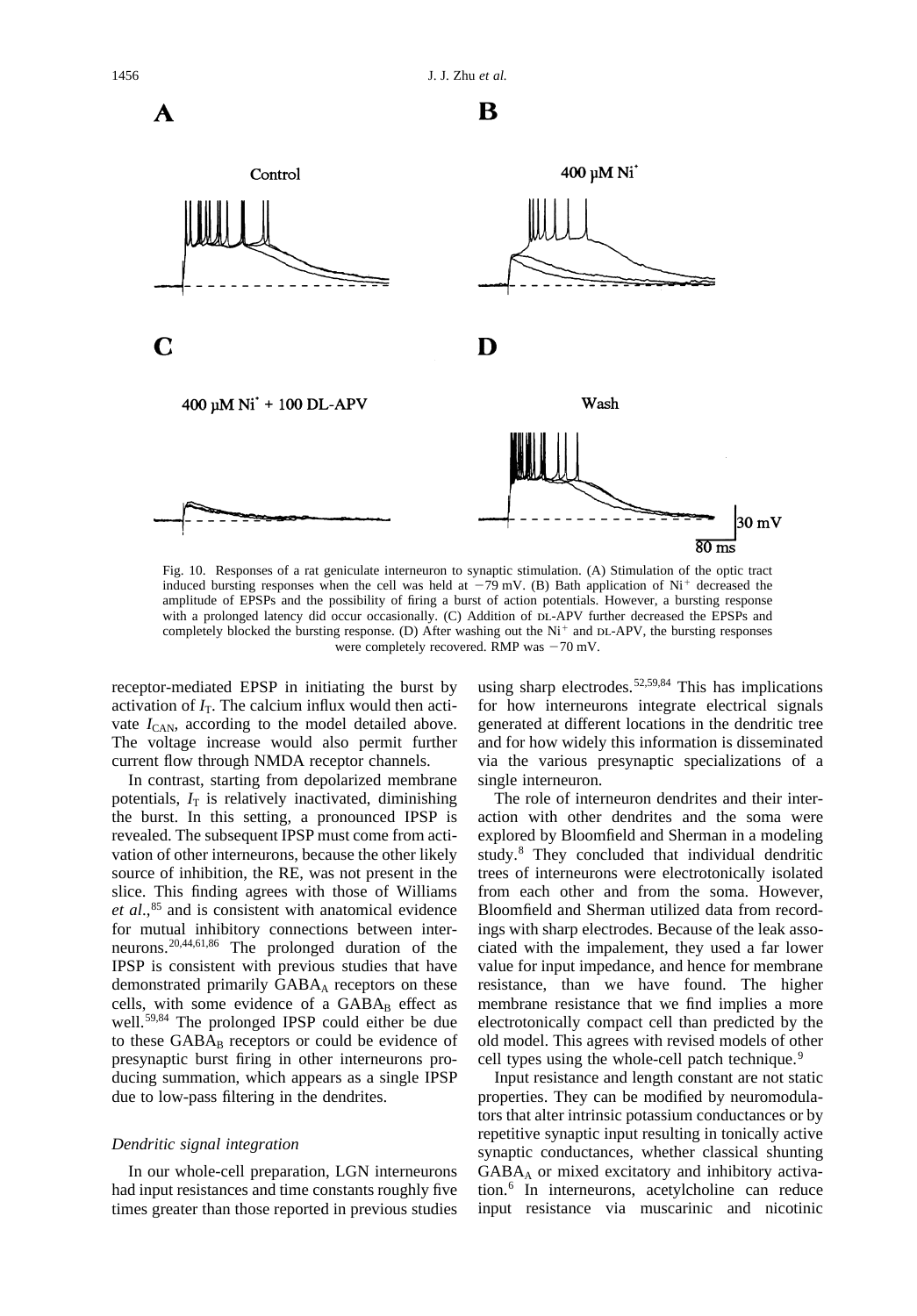

Fig. 11. Responses of a rat geniculate interneuron to synaptic stimulation. (A) Stimulation of the optic tract induced bursting responses when the cell was held at  $-71$  mV. (B) The bursting  $r$ esponses were curtailed by bath application of  $DL-APV$ . (C) After washing out the DL-APV, the prolonged bursting responses recovered. RMP was  $-67$  mV.

receptors.<sup>52,90</sup> This raises the possibility that interneurons may alternate between compact and extended states, with respective high and low cooperativity between distant dendritic output sites. This will affect how input from cortex, RE cells and other interneurons is processed by the cell, and what output reaches other interneurons and TC cells via dendrodendritic synapses. The contribution of dendritic T channels to burst behavior will also depend on the electrotonic proximity of these channels to other channels involved in the burst.

## *Functional considerations*

Inhibitory mechanisms have been implicated both in the processing and transmission of sensory information, and in the generation of slow electroencephalogram oscillations during sleep. Although the details of inhibitory function for each of these thalamic functions remain unclear, the apparently linear response of interneurons has led to the notion that their contribution will be relatively straightforward. The presence of a robust, voltage-dependent burst in thalamic interneurons suggests that the contribution of these cells to thalamic function will be more complex than previously thought.

Our results suggest that interneuron responses to retinal input may be state dependent, as they are in TC cells: a single spike with the interneuron depolarized (Fig. 9B) and a burst of action potentials with a preceding hyperpolarization (Fig. 9C). In TC cells, two firing modes are clearly correlated with behavioral state.<sup>30,50,55,75</sup> During sleep, TC cells are relatively hyperpolarized and generate bursts of action potentials due to the deinactivation of  $I<sub>T</sub>$ . This burst mode of firing is associated with the generation of low-frequency delta and spindle oscillations that are seen in the electroencephalogram. In contrast, during the waking state, TC cells are relatively depolarized and exhibit tonic (single-spike) firing patterns that more linearly reflect incoming sensory signals.<sup>24,45</sup> Burst responses in TC cells are observed under certain conditions in the waking state. $24$  In this setting, it has been suggested that they non-linearly amplify salient sensory information for transmission to the cortex.  $24,67$ 

An early *in vivo* study suggested that the response of thalamic interneurons also varied depending on behavioral state, $63$  implying different, state-dependent roles of the inhibitory actions of interneurons. Bursts of action potentials in thalamic interneurons might be expected to generate larger and longer inhibitions in TC cells by non-linear activation of  $GABA_B$  receptors.<sup>18,35,36</sup> Such large inhibitions would amplify the inhibitory aspects of the salient sensory signals, while giving poor temporal resolution due to their slow time-course. In the TC cells, this inhibitory augmentation would subsequently be expressed as an amplification of the LTS. The augmentation would be particularly relevant during the slow oscillations of sleep. Because interneurons are connected with the other cell types involved in slow thalamic oscillations, they could serve to help synchronize these oscillations<sup>58</sup> through their bursting.  $46,47$  Furthermore, we have found evidence that interneurons can also produce intrinsically generated burst oscillations,  $91$  suggesting an even more prominent role in slow oscillations.

It is also likely that burst behavior in interneurons plays a role in sensory processing. For example, interneuron bursts may contribute to the 'lagged' visual responses seen in some TC cells of the LGN.<sup>37,49</sup> In response to sudden onset of a visual stimulus, lagged TC cells exhibit an initial 65– 200 ms reduction in baseline firing before responding at elevated levels. This lagged response is not observed in the presynaptic retinal ganglion cells recorded simultaneously,<sup>49</sup> suggesting a geniculate origin for the lagged property. In fact, Humphrey and Weller<sup>37</sup> argued that inhibition from interneurons plays the primary role in the lagged response. This hypothesis is supported by results that show that the inhibitory 'dip' is sensitive to the iontophoretic application of bicuculline in the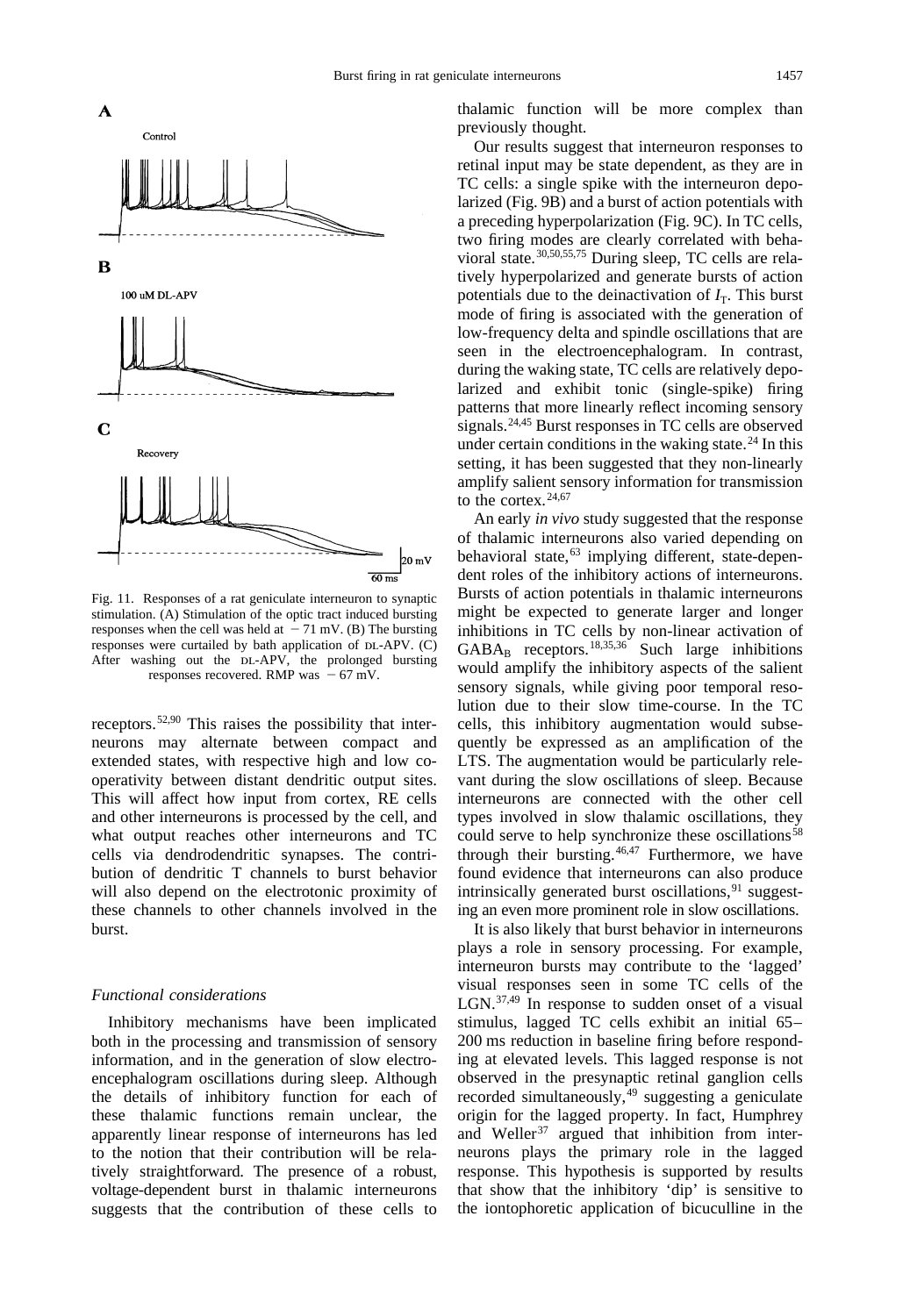LGN.<sup>27,51</sup> Prolonged bursts in interneurons could be responsible for such an initial long inhibition in the lagged cells. The lagged property can be altered by activation of cholinergic cells in the brainstem, suggesting that the degree of lag may be state dependent.38,80 This could be explained, in part, by the variation in burst response with polarization that we observed.

## **CONCLUSION**

Inhibitory mechanisms play an important role in thalamic function, due in part to the existence of low-threshold bursting mechanisms in the other major cell types of the thalamus. The presence of similar bursting mechanisms in the inhibitory interneurons suggests additional complexity for the functional thalamic circuit. Although the depolarized shift in the threshold for activation of low-threshold bursts in interneurons makes them somewhat less dependent on hyperpolarization preceding a burst, the requirement for a period of preceding quiescence is still there. This requirement will doubtless have significance for patterns of oscillation within the network as a whole. The importance of thalamic oscillations in sleep and epilepsy underlines the importance of further understanding these highly non-linear responses.

## **REFERENCES**

- 1. Ahlsen G., Lindström S. and Lo F.-S. (1984) Inhibition from the brain stem of inhibitory interneurons of the cat's dorsal lateral geniculate nucleus. *J. Physiol., Lond.* **347,** 593–609.
- 2. Art J. J., Wu Y.-C. and Fettiplace R. (1995) The calcium-activated potassium channels of turtle hair cells. *J. gen. Physiol.* **105,** 49–72.
- 3. Avanzini G., de Curtis M., Panzica F. and Spreafico R. (1989) Intrinsic properties of nucleus reticularis thalami neurones of the rat studied *in vitro*. *J. Physiol., Lond.* **416,** 111–122.
- 4. Bal T. and McCormick D. A. (1993) Mechanisms of oscillatory activity in guinea pig nucleus reticularis thalami *in vitro*: a mammalian pacemaker. *J. Physiol., Lond.* **468,** 669–691.
- 5. Bal T., von Krosigk M. and McCormick D. A. (1995) Synaptic and membrane mechanisms underlying synchronized oscillation in the ferret LGNd *in vitro*. *J. Physiol., Lond.* **483,** 641–663.
- 6. Bernander O., Douglas R. J., Martin K. A. C. and Koch C. (1991) Synaptic background activity influences spatio-temporal integration in single pyramidal cells. *Proc. natn. Acad. Sci. U.S.A.* **88,** 11,569–11,573.
- 7. Blanton M. G., Turco J. J. and Kriegstein A. R. (1989) Whole cell recording from neurons in slices of reptilian and mammalian cerebral cortex. *J. Neurosci. Meth.* **30,** 203–210.
- 8. Bloomfield S. and Sherman S. (1989) Dendritic current flow in relay cells and interneurons of the cat's lateral geniculate nucleus. *Proc. natn. Acad. Sci. U.S.A.* **86,** 3911–3914.
- 9. Bloomfield S. A. (1992) Relationship between receptive and dendritic field size of amacrine cells in the rabbit retina. *J. Neurophysiol.* **68,** 711–725.
- 10. Budde T., Munsch T. and Pape H. C. (1996) Different spatial profile of intracellular calcium transients and fluorescent dihydropyridine binding in relay cells and local interneurons from the rat dorsal lateral geniculate nucleus. *Soc. Neurosci. Abstr.* **22,** 495.13.
- 11. Burke W. and Sefton J. (1966) Discharge patterns of principal cells and interneurons in lateral geniculate nucleus of rat. *J. Physiol., Lond.* **187,** 201–212.
- 12. Colquhoun D., Neher E., Reuter H. and Stevens C. F. (1981) Inward current channels activated by intracellular  $Ca^{2+}$  in cultured cardiac cells. *Nature* **294,** 752–754.
- 13. Contreras D., Dossi R. C. and Steriade M. (1993) Electrophysiological properties of cat reticular thalamic neurones *in vivo*. *J. Physiol., Lond.* **470,** 273–294.
- 14. Coulter D. A., Huguenard J. R. and Prince D. A. (1989) Calcium currents in rat thalamocortical relay neurones: kinetic properties of the transient low-threshold current. *J. Physiol., Lond.* **414,** 587–604.
- 15. Deschênes M., Paradis M., Roy J. P. and Steriade M. (1984) Electrophysiology of neurons of lateral thalamic nuclei in cat: resting properties and burst discharges. *J. Neurophysiol.* **51,** 1196–1219.
- 16. Destexhe A., Contreras D., Steriade M., Sejnowski T. J. and Huguenard J. R. (1996) *In vivo*, *in vitro* and computational analysis of dendritic calcium currents in thalamic reticular neurons. *J. Neurosci.* **16,** 169–185.
- 17. Destexhe A., Mainen Z. F. and Sejnowski T. J. (1994) Synthesis of models for excitable membranes, synaptic transmission and neuromodulation using a common kinetic formalism. *J. comput. Neurosci.* **1,** 195–230.
- 18. Destexhe A. and Sejnowski T. J. (1995) G protein activation kinetics and spillover of gamma-aminobutyric acid may account for differences between inhibitory responses in the hippocampus and thalamus. *Proc. natn. Acad. Sci. U.S.A.* **92,** 9515–9519.
- 19. Edwards F. A., Konnerth A., Sakmann B. and Takahashi T. (1989) A thin slice preparation for patch clamp recordings from neurones of the mammalian central nervous system. *Pflugers Arch.* 414, 600–612.
- 20. Famiglietti E. V. and Kolb H. (1976) Structural basis of on and off center responses in retinal ganglion cells. *Science* **194,** 193– 195.
- 21. Fukuda Y. and Iwama K. (1970) Inhibition of lateral geniculate body interneurons by activation of the reticular formation. *Brain Res.* **18,** 548–551.
- 22. Gabbott P. L., Somogyi J., Stewart M. G. and Hamori J. (1986) A quantitative investigation of the neuronal composition of the rat dorsal lateral geniculate nucleus using GABA-immunocytochemistry. *Neuroscience* **19,** 101–111.
- 23. Grossman A., Lieberman A. R. and Webster K. E. (1973) A Golgi study of the rat dorsal lateral geniculate nucleus. *J. comp. Neurol.* **150,** 441–466.
- 24. Guido W. and Weyand T. (1992) Burst responses in thalamic relay cells of the awake behaving cat. *J. Neurophysiol.* **74,** 1782– 1786.
- 25. Gurney A. M., Tsien R. Y. and Lester H. A. (1987) Activation of a potassium current by rapid photochemically generated step increases of intracellular calcium in rat sympathetic neurons. *Proc. natn. Acad. Sci. U.S.A.* **84,** 3496–3500.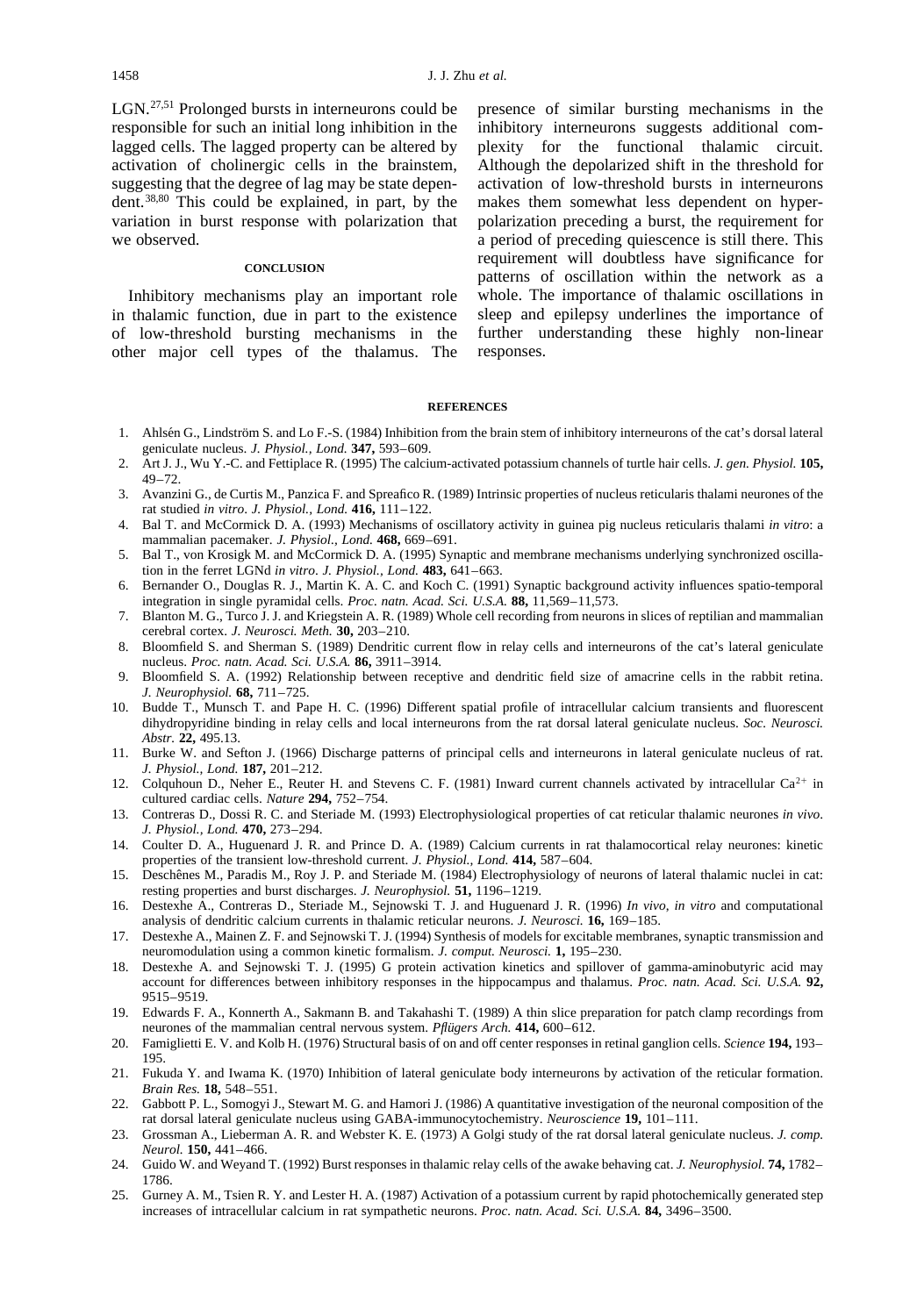- 26. Hamill O. P., Marty A., Neher E., Sakmann B. and Sigworth F. J. (1981) Improved patch-clamp techniques for high-resolution current recording from cells and cell-free membrane patches. *Pflugers Arch.* **391**, 85-100.
- 27. Heggelund P. and Hartveit E. (1990) Neurotransmitter receptors mediating excitatory input to cells in the cat dorsal lateral geniculate nucleus. I. Lagged cells. *J. Neurophysiol.* **63,** 1347–1360.
- 28. Helmchen F., Imoto K. and Sakmann B. (1996) Ca<sup>2+</sup> buffering and action potential-evoked Ca<sup>2+</sup> signaling in dendrites of pyramidal neurons. *Biophys. J.* **70,** 1069–1081.
- 29. Hines M. (1993) NEURON—a program for simulation of nerve equations. In *Neural Systems: Analysis and Modeling* (ed. Eeckman F.), pp. 127–136. Kluwer, Norwell, MA.
- 30. Hirsch J. C., Fourment A. and Marc M. E. (1983) Sleep-related variations of membrane potential in the lateral geniculate body relay neurons of the cat. *Brain Res.* **259,** 308–312.
- 31. Hoffman D. A., Magee J. C., Colbert C. M. and Johnston D. (1997) K<sup>+</sup> channel regulation of signal propagation in dendrites of hippocampal pyramidal neurons. *Nature* **387,** 869–875.
- 32. Horikawa K. and Armstrong W. E. (1988) A versatile means of intracellular labeling: injection of biocytin and its detection with avidin conjugates. *J. Neurosci. Meth.* **25,** 1–11.
- 33. Huguenard J. R. and Prince D. A. (1991) An unconventional transient  $Ca^{2+}$  current in GABAergic neurons of rat thalamic reticular nucleus. *Soc. Neurosci. Abstr.* **17,** 142.9.
- 34. Huguenard J. R. and Prince D. A. (1992) A novel T-type current underlies prolonged calcium-dependent burst firing in GABAergic neurons of rat thalamic reticular nucleus. *J. Neurosci.* **12,** 3804–3817.
- 35. Huguenard J. R. and Prince D. A. (1994) Clonazepam suppresses GABA<sub>B</sub>-mediated inhibition in thalamic relay neurons through effects in nucleus reticularis. *J. Neurophysiol.* **71,** 2576–2581.
- 36. Huguenard J. R. and Prince D. A. (1994) Intrathalamic rhythmicity studied *in vitro*: nominal T-current modulation causes robust antioscillatory effects. *J. Neurosci.* **14,** 5485–5502.
- 37. Humphrey A. L. and Weller R. E. (1988) Functional distinct groups of x-cells in the lateral geniculate nucleus of the cat. *J. comp. Neurol.* **268,** 429–447.
- 38. Humphrey A. L. and Saul A. B. (1992) Action of brain stem reticular afferents on lagged and nonlagged cells in the cat lateral geniculate nucleus. *J. Neurophysiol.* **68,** 673–691.
- 39. Jahnsen H. and Llina´s R. (1984) Electrophysiological properties of guinea pig thalamic neurones: an *in vitro* study. *J. Physiol., Lond.* **349,** 205–226.
- 40. Jahnsen H. and Llina´s R. (1984) Ionic basis for the electroresponsiveness and oscillatory properties of guinea-pig thalamic neurons *in vitro*. *J. Physiol., Lond.* **349,** 227–247.
- 41. Jones E. G. (1985) *The Thalamus*. Plenum, New York.
- 42. Kay A. R. and Wong R. K. S. (1987) Calcium current activation kinetics in isolated pyramidal neurones of the CA1 region of the mature guinea-pig hippocampus. *J. Physiol., Lond.* **392,** 603–616.
- 43. Leresche N., Lightowler S., Soltesz I., Jassik-Gerschenfeld D. and Crunelli V. (1991) Low-frequency oscillatory activities intrinsic to rat and cat thalamocortical cells. *J. Physiol., Lond.* **441,** 155–174.
- 44. Lieberman A. R. and Webster K. E. (1974) Aspects of the synaptic organization of intrinsic neurons in the dorsal lateral geniculate nucleus: an ultrastructure study of the normal and of the experimentally deafferented nucleus in the rat. *J. Neurocytol.* **3,** 677–710.
- 45. Lu S. M., Guido W. and Sherman S. M. (1992) Effects of membrane voltage on receptive field properties of lateral geniculate neurons in the cat: contributions of the low-threshold Ca<sup>2+</sup> conductance. *J. Neurophysiol.* **68,** 2185–2198.
- Lytton W. W., Destexhe A. and Sejnowski T. J. (1996) Control of slow oscillations in the thalamocortical neuron: a computer model. *Neuroscience* **70,** 673–684.
- 47. Lytton W. W. and Sejnowski T. J. (1991) Inhibitory interneurons may help synchronize oscillations in cortical pyramidal neurons. *J. Neurophysiol.* **66,** 1059–1079.
- 48. Markram H., Helm P. J. and Sakmann B. (1995) Dendritic calcium transients evoked by single back-propagating action potentials in rat neocortical pyramidal neurons. *J. Physiol., Lond.* **485,** 1–20.
- 49. Mastronarde D. N. (1987) Two classes of single-input X-cells in cat lateral geniculate nucleus: II retinal inputs and the generation of receptive-field properties. *J. Neurophysiol.* **57,** 381–413.
- 50. McCarley R. W., Benoit O. and Barrionuevo G. (1983) Lateral geniculate nucleus unitary discharge in sleep and waking: stateand rate-specific aspects. *J. Neurophysiol.* **50,** 798–818.
- 51. McCormick D. A. (1991) Functional properties of a slowly inactivating potassium current in guinea pig dorsal lateral geniculate relay neurons. *J. Neurophysiol.* **66,** 1176–1189.
- 52. McCormick D. A. and Pape H. C. (1988) Acetylcholine inhibits identified interneurons in the cat lateral geniculate nucleus. *Nature* **334,** 246–248.
- 53. McCormick D. A. and Pape H. C. (1990) Noradrenergic and serotonergic modulation of a hyperpolarization-activated cation current in thalamic relay neurones. *J. Physiol., Lond.* **431,** 319–342.
- 54. McCormick D. A. and Pape H. C. (1990) Properties of a hyperpolarization-activated cation current and its role in rhythmic oscillation in thalamic relay neurones. *J. Physiol., Lond.* **431,** 291–318.
- 55. McCormick D. A. and von Krosigk M. (1992) Corticothalamic activation modulates thalamic firing through glutamate metabotropic receptors. *Proc. natn. Acad. Sci. U.S.A.* **89,** 2774–2778.
- 56. Norton T. T. and Gudwin D. W. (1992) Inhibitory GABAergic control of visual signals at the lateral geniculate nucleus. *Prog. Brain Res.* **90,** 192–217.
- 57. O'Hara P. T., Lieberman A. R., Hunt S. P. and Wu J. Y. (1983) Neural elements containing glutamic acid decarboxylase (GAD) in the dorsal lateral geniculate nucleus of the rat; immunohistochemical studies by light and electron microscopy. *Neuroscience* **8,** 189–211.
- 58. Pape H. C., Budde T., Mager R. and Kisvarday Z. F. (1994) Prevention of Ca<sup>2+</sup>-mediated action potentials in GABAergic local circuit neurones of rat thalamus by a transient  $K^+$  current. *J. Physiol., Lond.* **478,** 403–422.
- 59. Pape H. C. and McCormick D. A. (1995) Electrophysiological and pharmacological properties of interneurons in the cat dorsal lateral geniculate nucleus. *Neuroscience* **68,** 1105–1125.
- 60. Partridge L. and Swandulla D. (1988) Calcium-activated non-specific cation channels. *Trends Neurosci.* **11,** 69–72.
- 61. Pasik P., Pasik T. and Hamori J. (1976) Synapses between interneurons in the lateral geniculate nucleus of monkeys. *Expl Brain Res.* **25,** 1–13.
- 62. Razani-Boroujerdi S. and Partridge L. D. (1993) Activation and modulation of calcium-activated non-selective cation channels